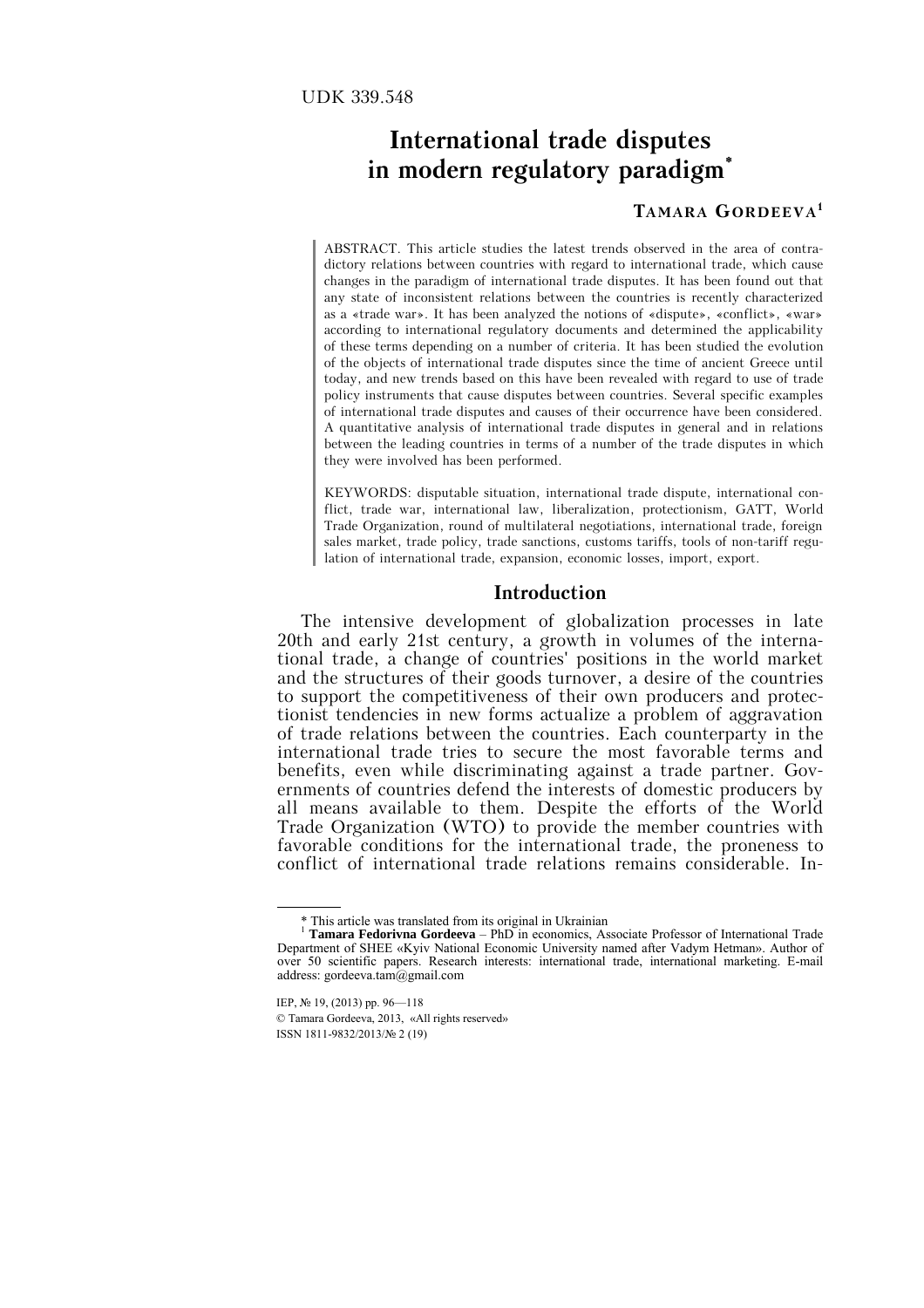ternational trade disputes break out between different countries both being members of the WTO and other countries.

Discussions on correlation between a level of international economic relations and a number of conflicts are still going on among the economists who study inter-state conflicts in 21st century. Thus, according to Edward Mansfield and Brian Pollins, liberals believe that the high level of trade relations between countries contributes to maximum reduction in potential conflicts in their relations. Instead, realists believe that states, by contrast, prefer to maximize the effect, especially in the case of asymmetric gains from trade: seizure of territories and, in particular, markets with using aggressive (war) methods.2 Indra de Soysa and Nils Petter Gleditsch believe that the high level of trade relations prevents wars between the democratic countries, but rather contributes to the differences between them and other countries.<sup>3</sup>

Empirical studies of correlation between a level of trade between the member countries of the World Trade Organization (WTO) and a number of complaints received by the Dispute Settlement Body of the organization show that there is a certain (moderate) inverse correlation between those indicators. The correlation coefficient calculated by the author for the period of WTO existence on the basis of indicators of the value of world exports and a number of registered trade disputes is -0.67. This is shown in Figure 1. Many foreign and domestic scholars, despite the controversies that existed previously and still exist among individual countries and groups of countries, emphasize the positive role of WTO in establishing the trade and economic relations between countries. This organization does not allow claims arising in countries on its trading partners to develop in more severe forms of resistance such as military conflicts.

Today, the problem of studying the complications of interstate trade and economic relations is associated, to some extent, with the lack of a generally accepted theory of conflicts in the international trade. Scientific works dedicated to a comprehensive research of the paradigm of international trade disputes in the context of their substance, causes, nature, behavior forms, evolution under the influence of factors of economic, political, environmental and other origins etc. have been so far unavailable. No inform terminology has been formulated. However, the mechanisms of cognition of international trade disputes now have a significant cognitive potential to explain the conflict phenomena and proc-

 $\overline{a}$  *Edward D. Mansfield, Brian M. Pollins.* The Study of Interdependence and Conflict: Recent Advances, Open Questions, and Directions for Future Research // The Journal of Conflict Resolution. 2001. No 45 (6). P. 845

*Indra de Soysa, Nils Petter Gleditsch.* The Liberal Globalist Case // Bjorn Hettne, Bertil Oden (eds.). Global Governance in the 21st Century: Alternative Perspective on World Order. Stockholm: Almqvist & Wiksell, 2002. P. 26-73.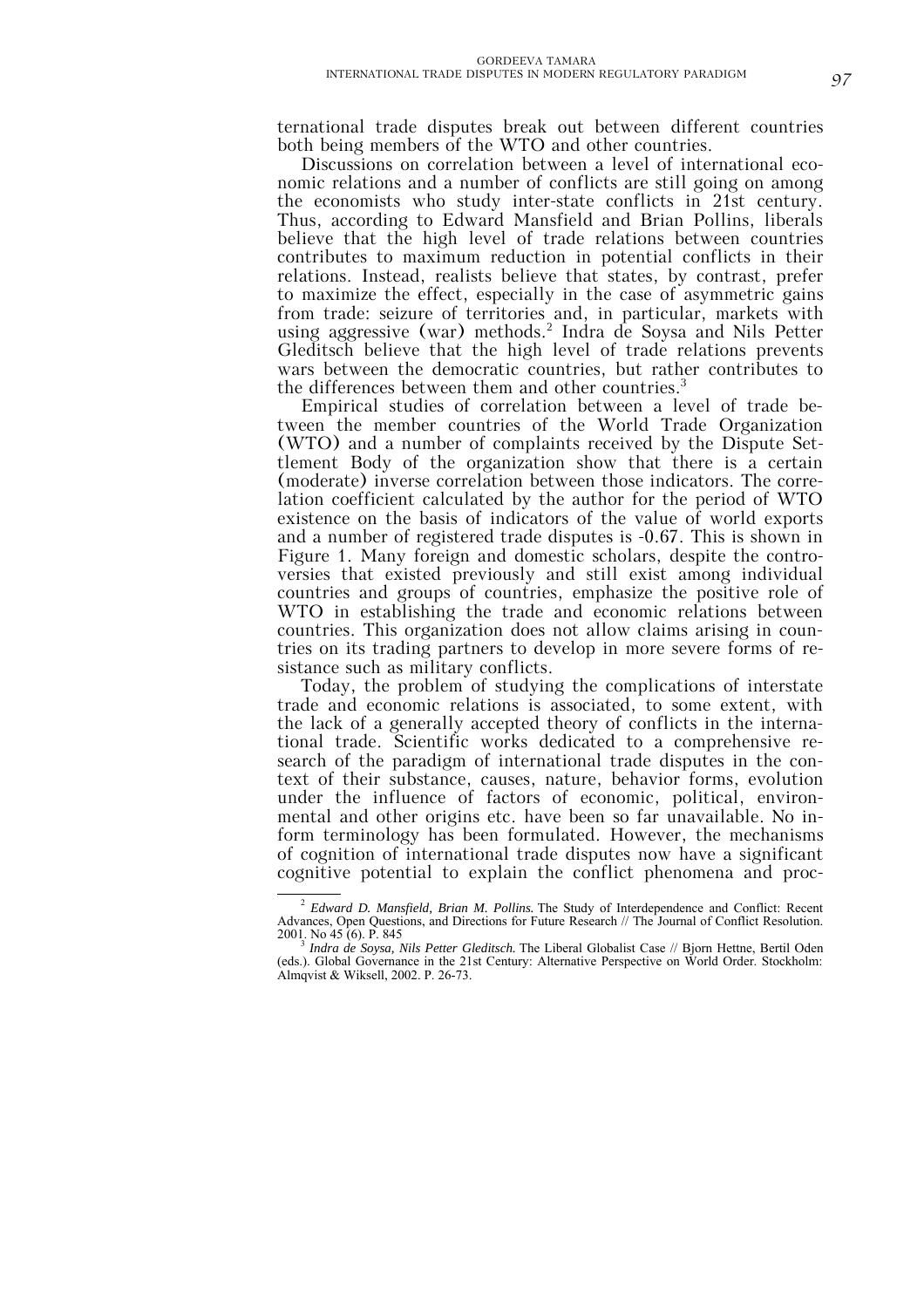

esses in the modern trade and economic relations between countries.

### **Fig. 1. The volume of global exports and a number of international trade disputes reported in the WTO during 1995-2012**<sup>4</sup>

Works by M.H.Kapitonenko<sup>5</sup>, V.Kremenyuk<sup>6</sup> , V.Panova7 , M.S. Chornoudova<sup>8</sup>, A.Ya.Antsupov and A.I.Shypilov<sup>9</sup>, D.M.Feldman<sup>10</sup> and others are dedicated to studying the terminology and general conceptual principles of international conflicts. Some aspects of a range of problems concerning the disputed relations in the international trade have been studied by Bia y Yu.<sup>11</sup>, Dubrovina O.A.<sup>12</sup>, Kapelinsky I.Yu.<sup>13</sup>, Smbatyan A.S.<sup>14</sup>, Shnypko

http://www.intertrend.ru/seven/005.htm).<br><sup>8</sup>Chernoudova M.S. Concept of Conflict in International Law / M.S.Chernoudova. / / Moscow

Journal of International Law. 2005. — No. 5. — pp. 77 — 92<br><sup>9</sup> Antsupov A.Ya, Shypylov A.I., Conflict Management Studies: Textbook for Universities. — Moscow: YUNYTY.2000. — 551 p.<br><sup>10</sup> Feldman D.M. Political Science of Conflict. Textbook. M.: Publishing House «Strategy», 1998.

p. 9 (199 p.)).<br><sup>11</sup> Biały Yu. «Trade War». A series of articles in the newspaper «Sut vremeni» in 2013. Electronic

resource. Access mode: http ://www.eot.su.<br><sup>12</sup> Dubrovina O.A. Correlation between Protectionism and Freetrade in External Trade. Tesis .. ...

candidate of economic sciences:  $08.00.14 / 0.A.$  Dubrovina. — Moscow,  $2005. - 151$  p.<br><sup>13</sup> Kapelynsky Y.Yu. Causes of Occurrence of Conflicts in Processes of Global Trade

Development and Formation of Multilateral Mechanisms of their Settlement. Tesis .. ... candidate of economic sciences: 08.00.14 / Y.Yu.Kapelynsky. — Moscow, 2004. — 153 p.

 $\frac{1}{4}$  Drafted by the author according to the data of the World Trade Organization. http://www.wto.org

Kapitonenko M.G. International conflicts: textbook for students of higher educational establishment. / M.G.Kapitonenko. — K.: Lybid, 2009. — 352 p.

Kremenyuk V. Modern International Conflict: Problems of Control. Journal of International Relations Theory and World Policy «International Processes». Electronic resource. Access mode: http://www.intertrends.ru/one/005.htm <sup>7</sup>

Panova V. Modern Western Studies of International Conflict. Journal of International Relations Theory and Policy «International Processes» [Electronic resource].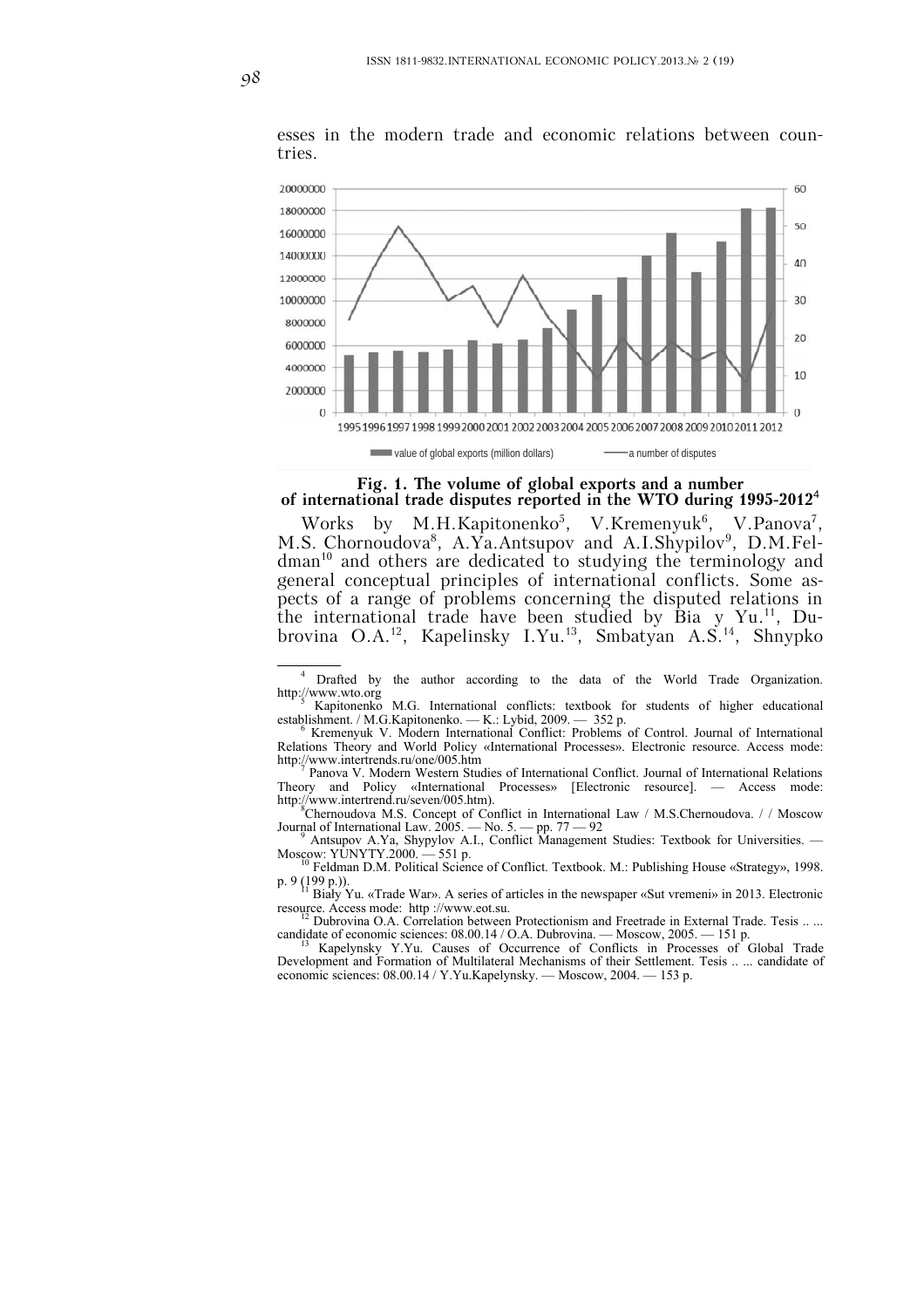A.S.15 and others. In particular, Biay Yu. explores the phenomenon of trade wars in a historical perspective with focusing on their causes and consequences. Dubrovina O.O. has analyzed the problem of foreign trade contradictions that arise between countries, determined their nature and causes in the context of correlation between the liberalization and protectionism in the theory and practice of international trade. Kapelynsky I. Yu., in his Ph.D. Thesis, has placed the main focus on studying the issues of formation of international mechanisms for the resolution of conflicts in the global market, inter alia, the WTO mechanism. Smbatyan A.S. has analyzed in detail the practice of dispute settlement in the GATT/WTO by studying the texts of reports by arbitration groups and the Appellate Body in the period of 1952-2005. Shnypko A.S. has explored a range of problems of economic wars and identified the trade wars as a specific kind of economic war.

Despite the fact that numerous international trade disputes are recorded in the history, the problem of formation of a disputable relations paradigm in the international trade is still relevant. Only some aspects of this problem area are dealt with in a small number of research papers available. An attempt to define a conceptual model of international trade disputes, to determine their structure, to identify the determinants (causes, subjects, participants, an object field, a spatial scale, a level of intensity, a duration, methods of settlement, the consequences, etc.) was made by the author of this article in the works published earlier<sup>16</sup>. However, new trends in the global economy caused, on the one hand, by raising the globalization processes, and on the other hand, by serious crises arising from time to time, resulted in a need for further research and identified the purpose of the article to identify and explore new features which were assumed by the modern paradigm of international trade disputes as a result of influence of the aforementioned factors.

# **Approaches to the interpretation of categories of disputable trade and economic relations between countries**

A uniform approach to the basic concepts of international conflict management generally and conflict management in the area of international trade and economic relations, in particular, has not been yet developed among scholars and specialists in international

 $\overline{a}$ 

<sup>&</sup>lt;sup>14</sup> Smbatyan A.S. International Trade Disputes in the GATT/WTO: favorite solutions (1952-2005). / A.S.S. Smbatyan. — M.: Wolters Kluver. — 344 p.<br>
<sup>15</sup> Shnypko A.S. Economic Wars: origins, forms, objectives, problems, prospects. / A.S. Shnypko.<br>
<sup>15</sup> Shnypko A.S. Economic Wars: origins, forms, objectives, pro

<sup>—</sup> K.: Genesa, 2007. — 376 p.<br><sup>16</sup> Gordeeva T.F. Determinants of Conflict Situations in International Trade. // Formation of a

market economy: Collection of scientific papers. K.: KNEU, 2011. edition 25. P. 276-285. Gordeeva T.F. Modern concept of international trade disputes. Research notes: Collection of scientific papers. K.: KNEU, 2012. edition14. P.2.p.196-202.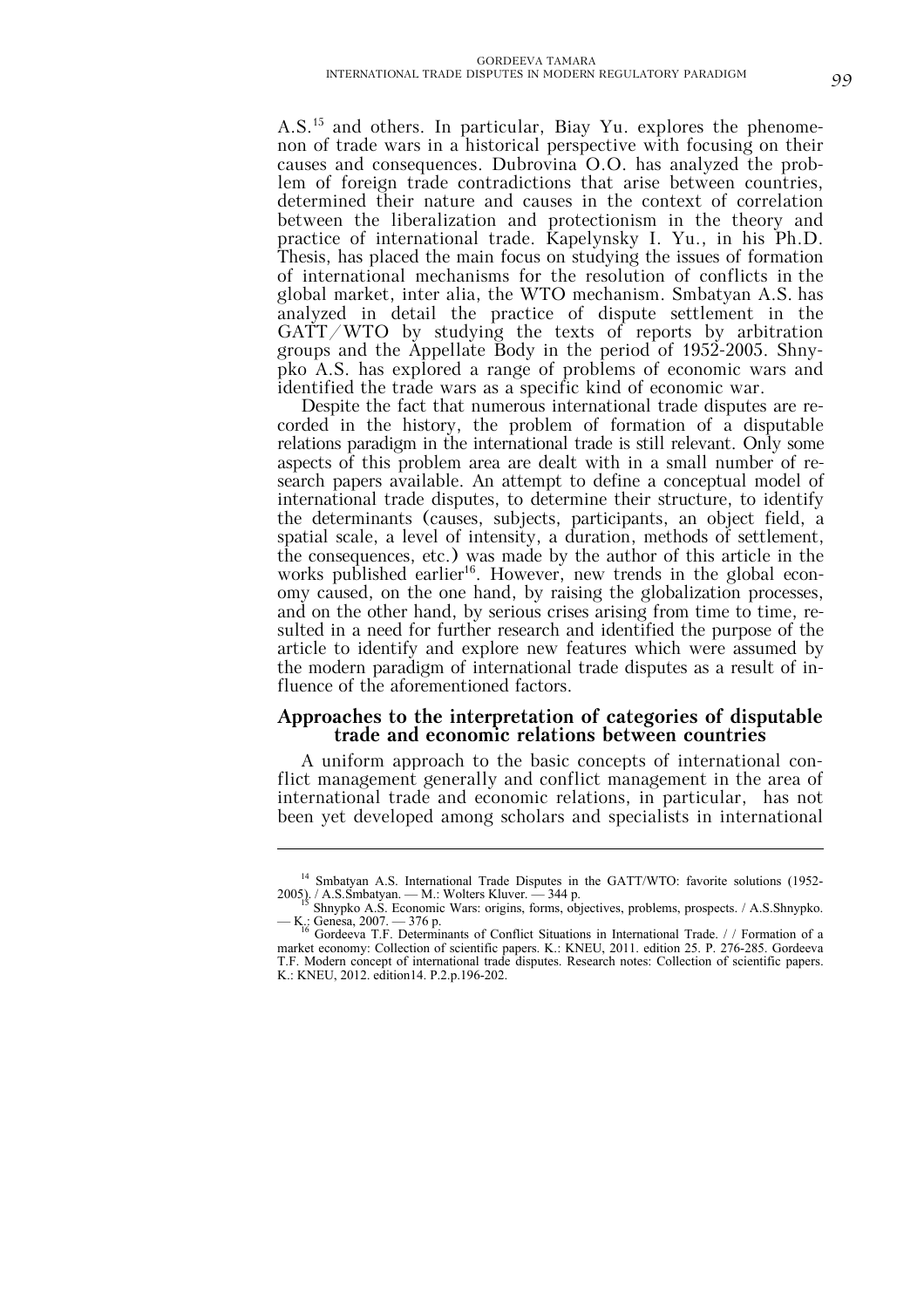economic relations both in Ukraine and outside it. The term «trade dispute» is used pari passu with the term «trade conflict» in scientific and journalistic literature on the international trade relations. In addition, the recent emergence of any problems in trade relations between countries in the information space is often specified with the term «trade war». Moreover, the authors arbitrarily, at their discretion, select one or another term, regardless of the specifics of the stated categories and actually equal them. The problem of need to distinguish the specified terms has been rarely raised in the literature and never solved. However, in the author's opinion, each of the said terms has a certain specific character and its use should be associated with respective characteristic features of the phenomenon under study.

First of all, it is necessary to clearly determine the content that is embedded in the notion: a disputable situation, a dispute, a conflict, a war and to identify the criteria for classification of a particular case of violation of normal (conflict-free) trade relations between countries in an appropriate way.

The United Nations and the World Trade Organization prefer the term «dispute» to refer to the difficulties in relations between states. The term «international dispute» is commonly used in the international law to specify the presence of unresolved issues, dissension, discrepancies between states associated with various problems of their relationships. One of the first definitions of an international dispute the most often cited in the literature was formulated by the Permanent Court of International Justice (the predecessor of the International Court of Justice) in 1924: «A dispute is a disagreement on a point of law or fact, a conflict of legal views or of interests between two persons»17. Common understanding of the content of this concept based on the practice of the International Court of Justice is formed in the modern theory, under which an international dispute means a conflict of legal opinions, which objectively exists before the hearing of a case. However, the availability of disagreements and contradictions between states, as it is noted in the definition, is not still a dispute. For a disagreement or a contradiction to turn into a dispute between countries, they should be objectively expressed in formal actions, at least by one of them.18 A state of relations between countries is considered a dispute only when certain actions are perceived by the counterparty as such that create a threat for the country in a certain area of its life and raise concerns and claims to the former party, but the latter does not pay any attention to this. Use of the

<sup>&</sup>lt;sup>17</sup> The Mavrommatis Palestine Concessions. August  $30<sup>th</sup>$ . 1924 // Publications of the Permanent Court of Justice. Series A. №2. P. 11. (37 р.) [Electronic resource]. — Access mode: http://www.icj-

cij.org/cijwww/cdecisions/ccpij/ serie\_A/A\_02/06\_Mavrommatis\_en\_Palestine\_Arret.pdf 18 International Law: Textbook / Edited by M.V. Buromensky — K.: Yurinkom Inter, 2006. p.236.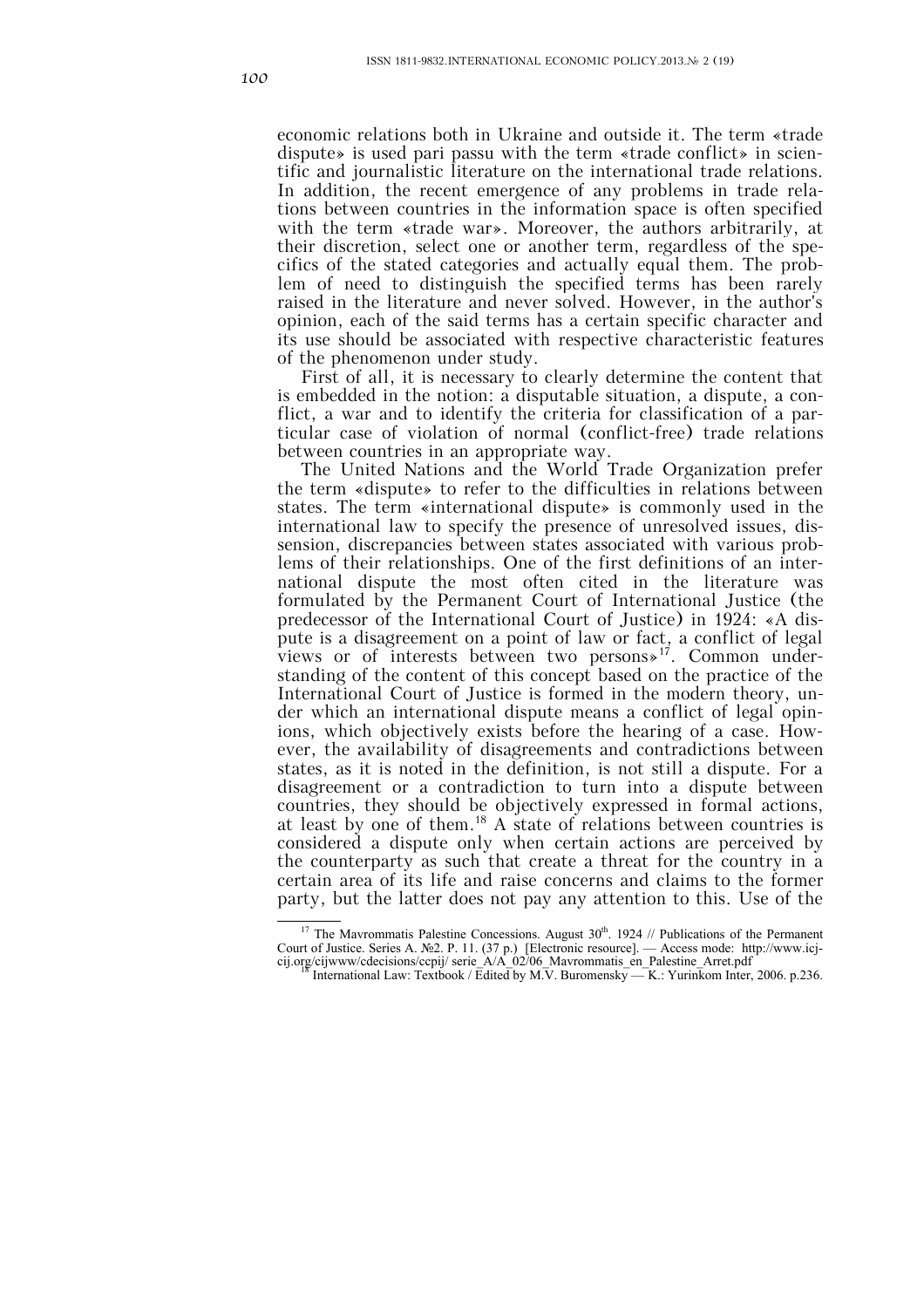term «dispute»<sup>19</sup> is eligible from the standpoint of modern international law, because it is this term that is specified in the provisions of Chapter VI «Pacific settlement of disputes» (articles 33- 38) and Chapter VII «Actions with respect to threats to the peace, breaches of the peace and acts of aggression» (articles 39-51) of the UN Charter.<sup>20</sup>

A situation that could lead to increased tension in international relations and cause a dispute with a disagreement in interests if states not accompanied by laying the mutual claims is referred to as «a disputable situation» in the UN Charter (article 34).

Disputes in practice of the World Trade Organization (WTO) are considered significant disagreements between countries in the interpretation of a certain trade rule or obligation. A dispute usually arises when a particular country introduces some trade measures or takes actions that, in an opinion of one or more WTO member countries, violate the Treaties concluded or result in nonperformance by the country with its obligations.<sup>21</sup>

The term «conflict» is often used in international economic relations as a synonym for the term «dispute». According to the calculations of Feldman D.M., a Russian expert on the conflict management studies, there are more than 70 definitions of a conflict.<sup>22</sup> The difficulty to have a single definition of a conflict in the international law is associated with the ambiguity of its application in various scientific disciplines and the availability of many notions having the close meaning such as: clash, fight, dispute, aggression, collision, etc.

While exploring the problem of any scientific definition of an international conflict, Kapitonenko M.G. is based on the fact that the phenomenon of a conflict is closely linked to contradictions. The main difference between a contradiction and a conflict is in the subjective nature of the latter as opposed to objectivesubjective manifestation of the former. A contradiction can be seen between any elements of the material and immaterial world. The objectivity of contradictions, their «eternal» nature itself manifests in this. A conflict is not as the same as a contradiction as it represents the interaction of actors. This interaction is based on contradictions, but the mere contradiction or even a system of contradictions is not enough for a conflict to arise. The subjects of a conflict usually mean its direct participants who are separated by

<sup>&</sup>lt;sup>19</sup> Hereinafter, the author considers the terms «dispute» and «contradictory» identical.<br><sup>20</sup> Shevchenko A. International dispute, its legal nature and peaceful resolution via arbitration.<br>Foreign trade: economics, finan Foreign trade:economics, finance and law. 2012, No. 5 p. 143 — p. 142-144 <sup>21</sup> The global trading system: development of institutions, rules, tools of WTO: Monograph /

T.M.Tsyhankova, the writng team head and science editor. — K.: KNEU, 2003. p.410-411. — 660 p. 22 Feldman D.M. Political science of conflict. Textbook. M.: Publishing House «Strategy», 1998.

p. 9 (199 p.)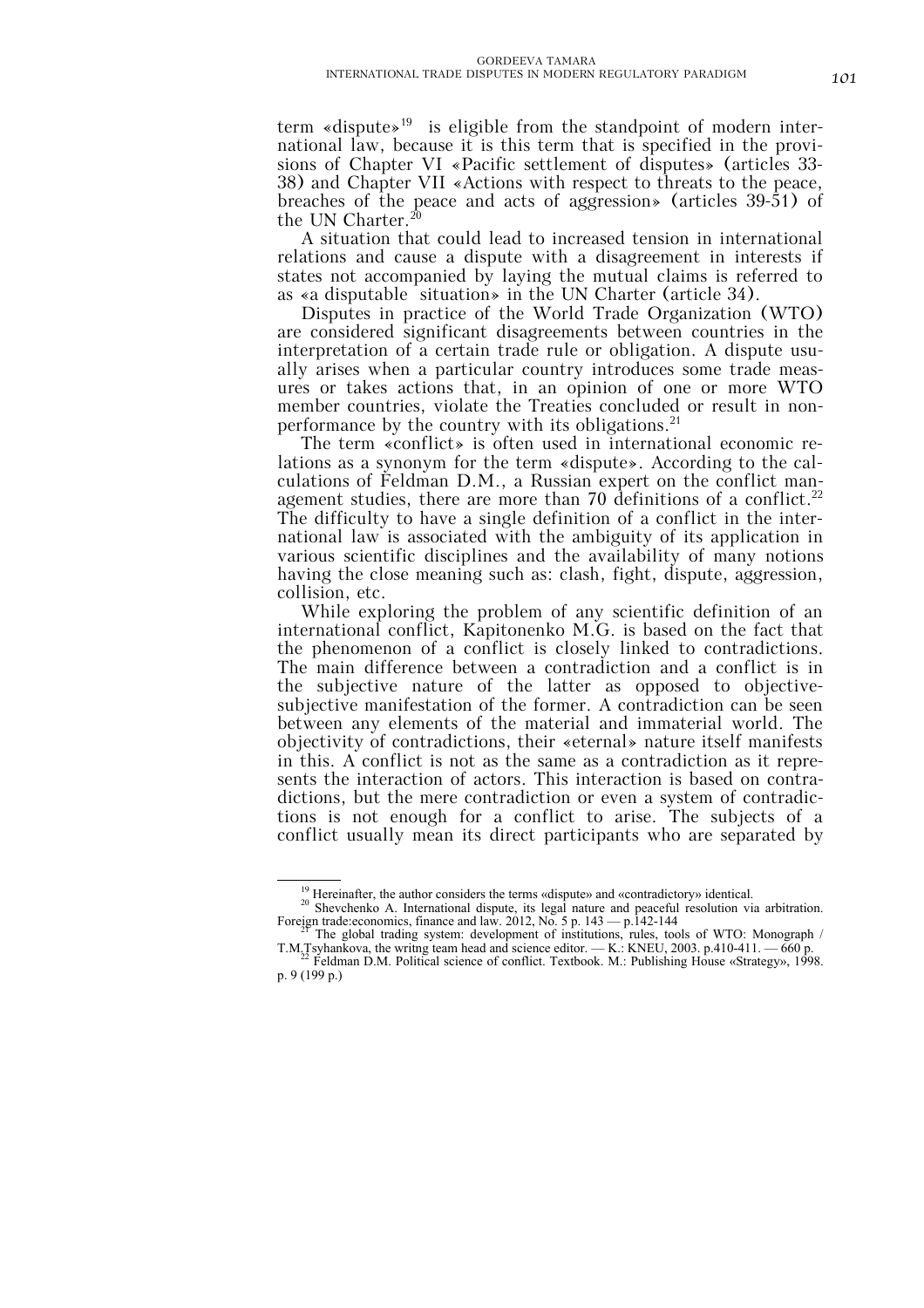incompatible interests and values. A conflict has the dual nature as it exists both in the mind and actions of the participants.  $23$ 

The distinctive feature of an international conflict is that it occurs with participation of two or more international actors and has international political consequences. Historically, an international conflict typically takes the form of a war, so these two notions are often equated.<sup>24</sup>

In philosophy a conflict is interpreted as «an extreme case of aggravation of a contradiction»<sup>25</sup>. Antsupov A.Ya. and Shipilov A.I., Russian researchers, understand a conflict as a clash of opposing goals, interests, attitudes, opinions or beliefs of opponents or entities of interaction. 26

The emphasis on a high level of aggravation of a contradiction existing between the parties is characteristic of the most definitions of a conflict.

Use of the term «conflict» and allied concepts was arbitrary before adoption of the UN Charter. There was no unity in their translation from one language to another. The official language of the first conventions relating to the amicable resolution of conflicts was French, their translations into English and Russian were not authentic, the terms were chosen by the parties at their discretion. The French, English and Russian versions of the UN Charter are currently authentic, the more «soft» term «dispute» is used instead of the term «conflict»: diffйrend (French), «dispute» ( English), спор (Russian). However, there is no clarity with regard to the correlation between the terms «dispute» and «conflict» in all UN documents.<sup>27</sup>

Conflicts can evolve not only along a pacific course, but also with applying force and using weapons. It is the task of politicians not bring a dispute between countries to a conflict. The developers of international legal instruments gradually moved away from the concept of «conflict» in an attempt to thus focus on settling any disputes before their extreme escalation. Entin L.M. states that contradictions only are normal and natural for international relations. To resolve them through an international conflict is not only unnecessary, but harmful and unacceptable. The transformation of contradictions in conflicts indicate a low level of political culture, the inability or unwillingness to achieve the resolu-

 $\overline{\hspace{1cm}}^{23}$  Kapitonenko M.G. International conflicts: textbook for students of higher educational institutions. / M.G.Kapitonenko. — K.: Lybid, 2009. p.9-10. — 352 p.<br><sup>24</sup> Kapitonenko M.G. International conflicts: textbook for students of higher educational

Examplement PH.O. International contricts. textbook for students of higher educational<br>institutions. / M.G.Kapitonenko. — K.: Lybid, 2009. p.12-13.<br><sup>25</sup> Philosophic Encyclopedia. V. 3., M.: Soviet Encyclopedia. 1964. p. 55

YUNTY.2000. p.081. Strip.<br>Chernoudova M.S. Concept of Conflict in International Law / M. S. Chernoudova. // Moscow Journal of International Law. 2005. — No. 5. pp.81-82 — pp. 77 — 92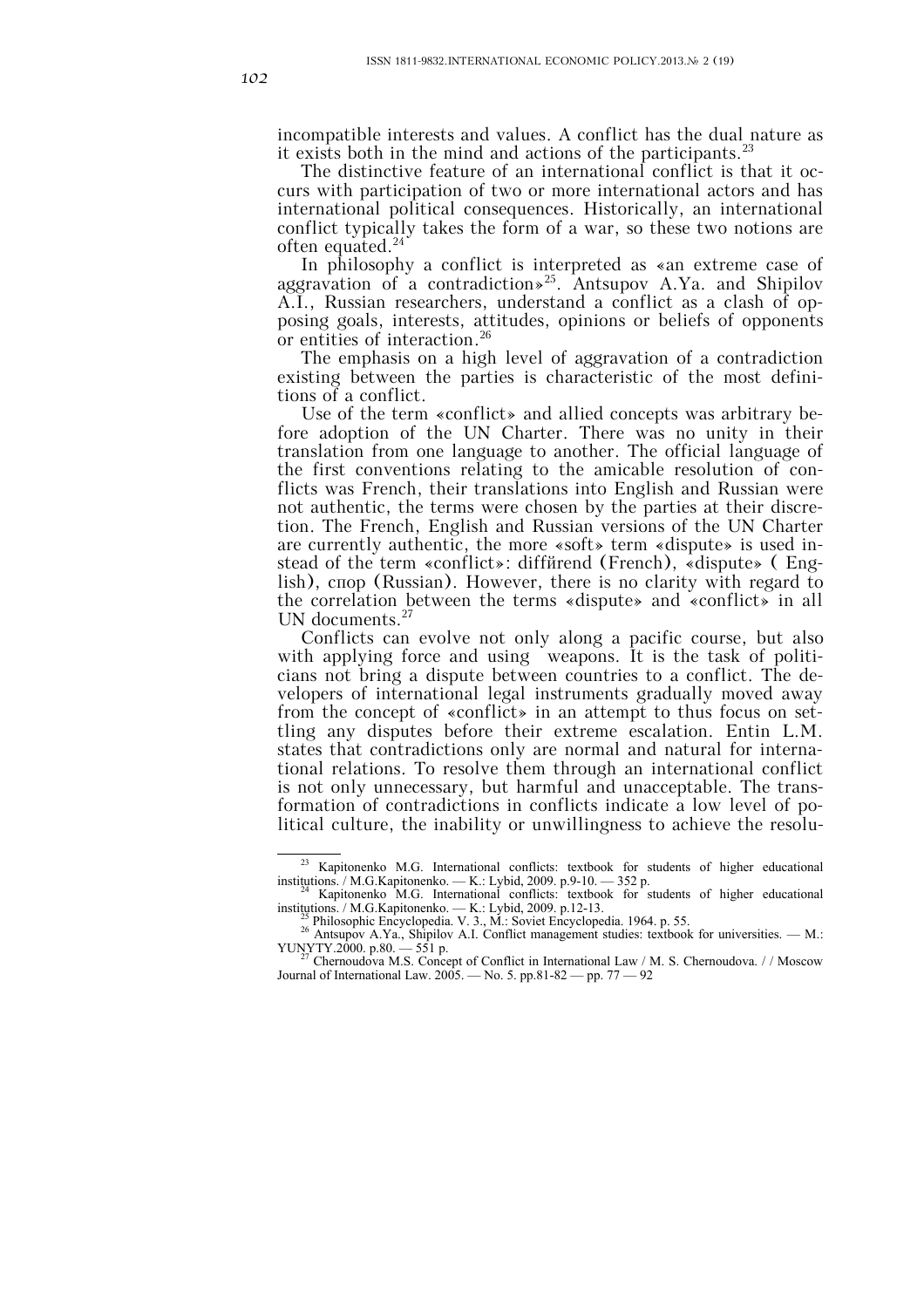tion of conflicts by civilized means which were already laid out in the conventions on pacific settlement of international clashes in 1899 and 190728

According to Shevchenko A.S., who studied the correlation between the terms «dispute» and «conflict» in the international law, the term «international dispute» is different from the term «international conflict», the transformation of an international dispute in an international conflict depends on a degree of intensification of contradictions and proneness to conflict in behavior of the parties. A borderland between an international dispute and a conflict is determined by the presence or absence of conflict behavior of the parties in the form of active opposition or collision (armed or unarmed $)^{29}$ 

Use of the term «conflict» in the international law has to comply with a situation of extreme exacerbation of existing contradictions manifesting in the parties' behavior. The term «disputable situation» and «international dispute» can not be equated with the term «conflict». A possibility of their transformation into a conflict depends on a degree of intensity of the contradictions and the parties' behavior.

The term «war» also does not have a single generally accepted definition. By the beginning of 21st century a conflict between political entities (states, tribes, political parties, etc.) that occured in the form of armed confrontation, hostilities between their armed forces was usually referred to with this word. For example, researchers of the Heidelberg Institute for International Conflict Research (Germany) define a war as a form of resolution by force of a conflict of the highest degree of intensity, during which over a particular period of time force is systematically applied, the parties use tools according to a situation, destructions are usually substantial<sup>30</sup>. Such wars were defined as «classic» by foreign researchers. Over the last third of 21st century, the term «war» was gradually replaced by the term «conflict». A war began to be regarded as one of subspecies of a larger phenomenon  $-$  a conflict.<sup>31</sup>

It is stated in the Practical Glossary of Humanitarian Law that the word «war» is no longer used in the modern international

<sup>&</sup>lt;sup>28</sup> Association of Theory and Modeling of International Relations. International Studies. M., 1991. No.1-2 (5).p. 16. Quotation from: Egorov S.A. Armed Conflicts and International Law. DA MFA of Russia. M., 2003. p. 22. Russia. M., 2003. p. 22.<br><sup>29</sup> Shevchenko A. International dispute, its legal nature and peaceful resolution via arbitration.

Foreign trade: economics, finance and law. 2012, No. 5 p. 143. The author refers to the source: Kamarovsky L.A. Hague Peace Conference of 1899. — M.: Typolythography of G.I. Prostakov, 1905

<sup>— 63</sup> p. — p.142-144.<br><sup>30</sup> Official web-site of Heidelberg Institute for International Conflict Research (Germany)<br>[Electronic resource] — Access mode: http://www.hiik.de/de/index\_d.htm

Panova V. Modern Western Studies of International Conflict. Journal of International Relations Theory and Policy «International Processes» http://www.intertrend.ru/sеven/005.htm.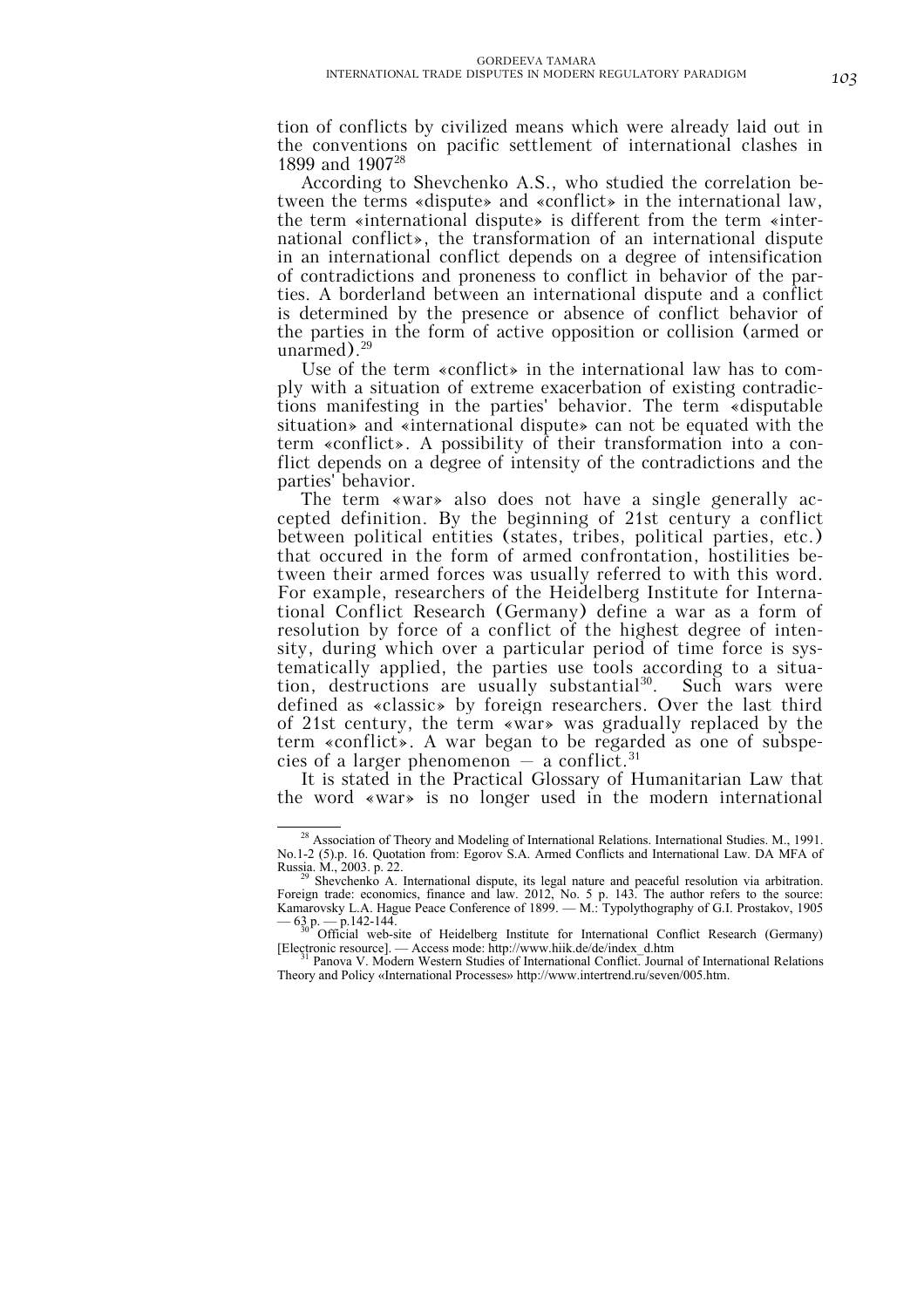law<sup>32</sup>, it is replaced with the term «armed conflict». The UN also recommended to use the word-combination «armed conflict» instead of the word «war».

Modern scholars, basing on statistics, suggest that a classical interstate war can be considered an obsolete phenomenon.<sup>33</sup> According to estimates of the Heidelberg Institute for International Conflict Research, only about 15  $\%$  (in 2001 – 6.5 %) of wars from 1945 to 2000 can be included in the category «classical».<sup>34</sup> At present the problem of «classic» conflicts between states, that were inherent in the international relations for a long period (from the time of conclusion of the Peace of Westphalia in 1648), began to take on secondary importance. Intrastate conflicts as well as new threats of transnational terrorism and international organized crime start to come to the foreground. However, in the 21st century the problems of exhaustion of vital resources, the state of ecological environment, fierce competition in global markets, etc. have gained the major importance. In today's global economic system there is no need, as a rule, for territorial expansion to build prosperity in a country, and the need to capture new product markets and to maintain the existing ones comes to the foreground. This need is satisfied with use of various tools of trade policies by countries, which sometimes annoys the trading partners and therefore provokes some degree of tension in their relationships and can cause substantial economic losses of one or even both counteragents.

Today, the term «war» is more often used in combination with the words economic, trade, energy, information, etc. Moreover, the authors using like word-combinations do not consider the nature and intensity of tension arising in relations between the countries. Any minor troubles that arise between states in their mutual trade are often called a trade war. Thus, a threat from one country to the other to apply strict tools of trade policy is straightaway declared a trade war, when in fact it may just be an attempt of putting pressure on a trading partner to force it to make the decisions necessary for the former country .

The author believes that each of the above terms should meet a certain level of intensity of the tension in the relations between countries, a degree of deterioration of trade conditions for one or all parties and economic losses. Therefore, the terms to refer to the state of disputable relations depending on their nature can be ranked according to the specified criteria (Figure 2).

<sup>&</sup>lt;sup>32</sup> Boucher-Solneur F. Practical Dictionary of Humanitarian Law / translation from French M.: Publishing House «MIK», 2004. p. 81. 552 p.

<sup>&</sup>lt;sup>33</sup> Coming Conflicts: Interstate War sn the New Milleniuv // Harvard International Review (Cambridge) Summer 2001,  $N \ge 23$ , p. 42-46.

Official web-site of Heidelberg Institute for International Conflict Research (Germany) [Electronic resource]. — Access mode: http://www.hiik.de/de/index\_d.htm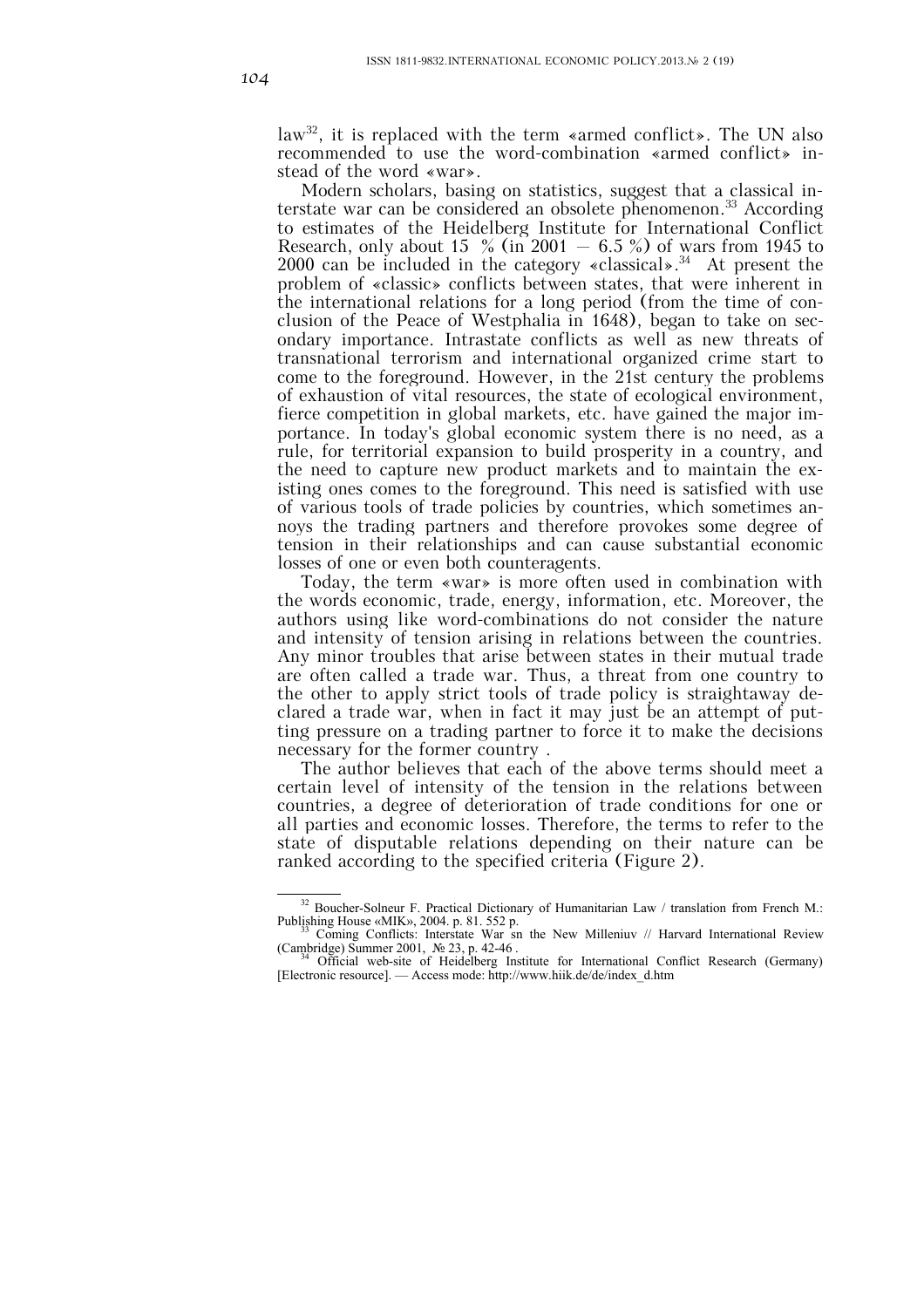Each category of controversial trade relations between countries is identified with a set of characteristics inherent in it (Table 1):

1) a disputable situation in trade: there is a contradiction and respective tension in the relations between countries, there are no financial losses or deterioration of trade conditions so far, the most favorable situation for normalization of the relations;

2) a trade dispute: there is tension in the relations, associated with the material losses caused by the measures taken by one country, which worsen the trade conditions of the other (or others), requires settlement.

3) a trade conflict: a high degree of tension in the relations, associated with the material losses caused by the measures taken by both parties to each other, requires settlement;

4) a trade war: the highest degree of tension in the relations between countries, associated with the use of intensive prohibitive measures of trade policy (embargoes, economic blockade, boycott, etc.) that can lead to large financial losses of the country against which they were taken.



Degree of deterioration of trade conditions and potential economic losses

#### **Fig. 2. Terms for the controversial nature of relations in trade between states depending on the intensity of tension and potential economic losses**

Use of the term «trade war» is more convenient and appropriate in the circumstances when it comes to a simple fact of desire of either party to the trade relations to force foreign competitors to the background in its own market or to increase its presence or to keep the «conquered» position in one or more foreign markets. Perhaps, that is exactly why some scientists, experts of international relations and politicians now use the term «trade war» regardless of a degree of intensity of tension between countries to indicate the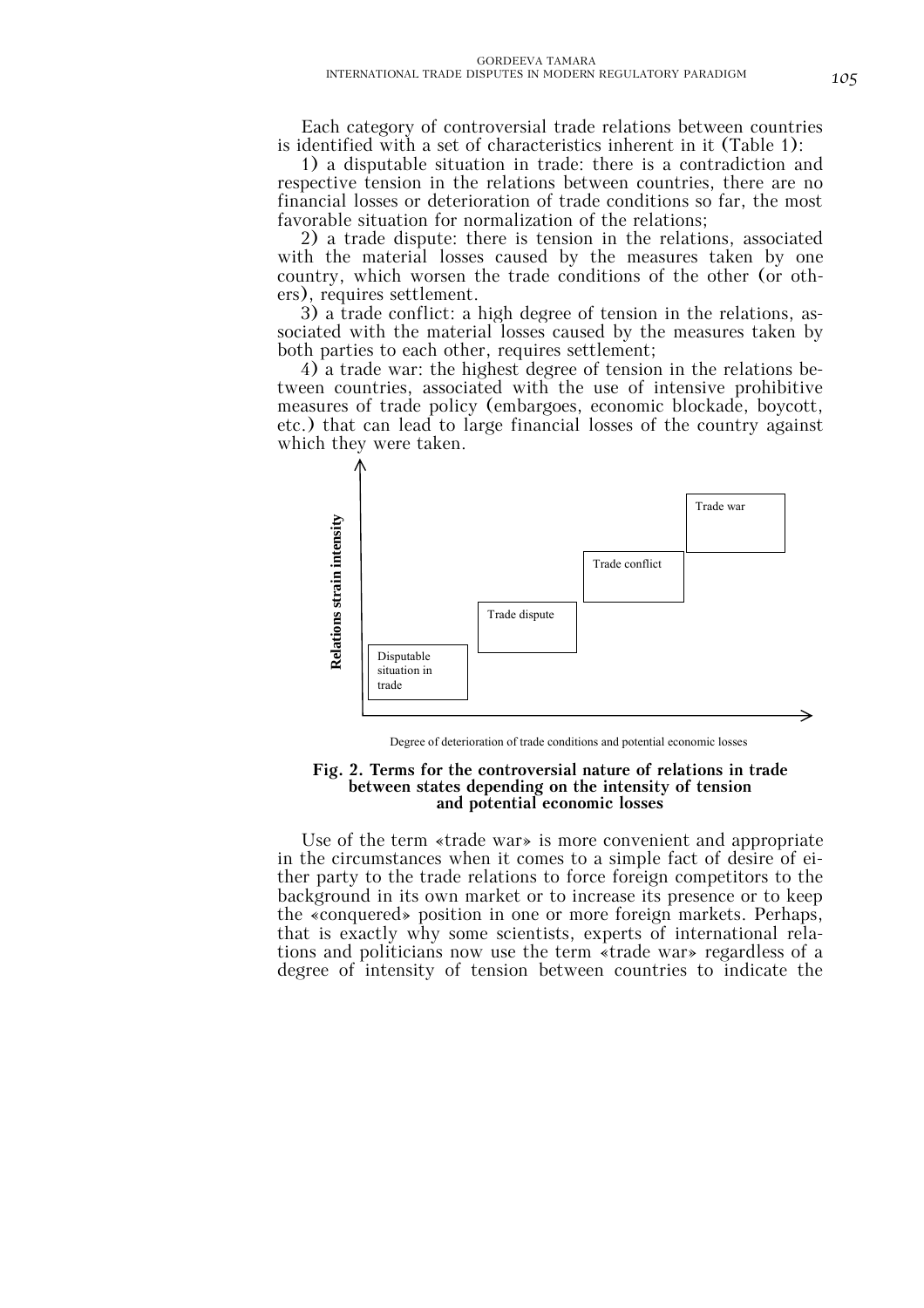availability of disputable relations between countries in the international trade.

| Type of<br>disputable<br>relations<br>between<br>countries | contradiction<br>Availability of a c<br>between countries | Intensity of tension in the rela-<br>tions between countries | condi-<br>or financial losses<br>tions and/or financial loss<br>incurred by a trade partner<br>of trade<br>Deterioration | disputable relations<br>as an<br>condi-<br>losses<br>the country<br>Financial<br>Deterioration of trade<br>ă<br>incurred by t<br>initiator of d<br>tions and | Management<br>of disputable relations                                                                                                                                            |
|------------------------------------------------------------|-----------------------------------------------------------|--------------------------------------------------------------|--------------------------------------------------------------------------------------------------------------------------|--------------------------------------------------------------------------------------------------------------------------------------------------------------|----------------------------------------------------------------------------------------------------------------------------------------------------------------------------------|
| Disputable<br>situation<br>in<br>trade                     | $\ddot{}$                                                 | $\div$                                                       |                                                                                                                          |                                                                                                                                                              | Intergovernmental negotiations,<br>consultations                                                                                                                                 |
| Trade dispute                                              | $\ddot{}$                                                 | $+ +$                                                        | $\ddot{}$                                                                                                                |                                                                                                                                                              | $DSB35$ WTO + performance of<br>decisions.<br>International commercial courts<br>of arbitration                                                                                  |
| Trade conflict                                             | $\ddot{}$                                                 | $^{+++}$                                                     | $^{\mathrm{+}}$                                                                                                          | $++$                                                                                                                                                         | <b>DSB</b><br><b>WTO</b><br>International<br>$\alpha$<br>commercial courts of arbitration<br>+ non-performance of decisions<br>+ complaint + taking of appro-<br>priate measures |
| Trade war                                                  | $\ddot{}$                                                 | $++++$                                                       | $++++$                                                                                                                   | $(++)$                                                                                                                                                       | DSB WTO<br>Political decisions to stop at a<br>level of heads of states and $\sigma$<br>international organizations                                                              |

*Table 1.* **Intensity of characteristics of disputable trade relations between countries**

Note: 1 )  $\leftrightarrow$  - the indicator of a current characteristic (number  $\ast$  +  $\ast$  means the intensity of the characteristic  $\ast$  (++) $\ast$  - a possibility of positive value of the characteristic; 2) «-» the indicator of unavailability of the characteristic

# **Evolution of the objects of international trade disputes in historical context**

One of the main causes of occurrence of a trade dispute between countries is violation of bilateral, regional or global agreements by either party, which causes a loss of, or reduction in, the benefits of the other party to a trade agreement. A historical analysis of the nature of origin of international trade disputes is allowed to dis-

<sup>&</sup>lt;sup>35</sup> The Dispute Settlement Body of WTO, which considers complaints of the countries which benefits from trade are degraded as a result of taking by the country — trade partner the measures of trade policy, violating the signed agreements.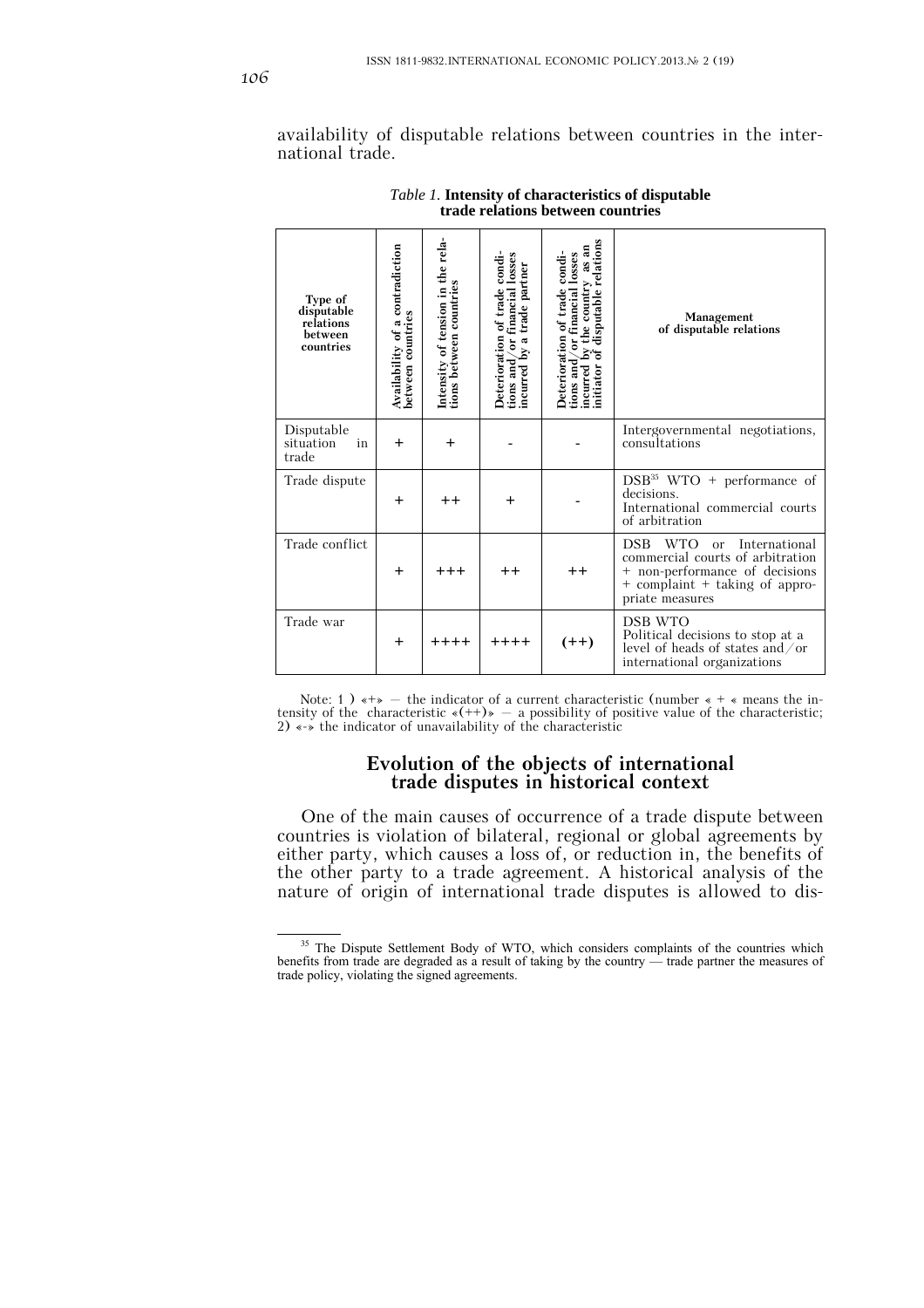tinguish between their types (depending on a motive of behavior of a dispute initiator):

♦ protective (protection of the domestic market from import and/or creation of favorable conditions for foreign activities of domestic producers);

♦ political (dissatisfaction with domestic and foreign policy of certain states, territorial claims, etc.);

♦ ideological (incompatibility of values systems dominated in the societies of countries such as communist, liberal, conservative, nationalist, etc.);

♦ environmental (relating to violation of the norms of compliance with the ecological balance in different environments, such as: mineral resources, water, air, etc.), etc.

The object of an international trade dispute is a certain aspect of trade relations, in which regard the interests of the parties are inconsistent and the situation prevailing at that is unable to simultaneously satisfy the trading partners. As a rule an international trade dispute arises as a result of taking by either party a certain measure of its domestic or foreign economic policy that discriminates against the other side (a company, state, integration groupings, etc.) of the trade relations in a specific sector of economy. In this regard, a complex object of dispute arises, which includes: 1) a measure of domestic or foreign economic policy of one trading partner, which discriminates against the other; and 2) the sector of a country's economy that suffers economic losses (e.g., reduction in export or import of goods or services) as a result of wrongful actions by its trading partners. In some cases the object of a trade dispute can be multi-dimensional.<sup>36</sup>

The phenomenon of international trade disputes has been known since ancient times. Establishment and development of international trade under conditions of competition between countries for sales markets, which were permanently escalated, caused severe trade and often armament conflicts. To protect their own markets from goods of foreign competitors and strengthening of positions in the overseas market, countries used a variety of methods from diplomacy to military intervention.

Methods of fighting for a place in the world trade were evolving with the development of international trade, and if first force and weapons were the primary tools of achieving the advantages in the international trade, over time (20th century) countries realized the reasonability of non-use of force in the international relations and use of pacific ways to achieve their goals in the global market, which was recorded in the documents of the UN in 1945.

<sup>&</sup>lt;sup>36</sup> Gordeeva T.F. Modern Concept of International Trade Disputes. Research notes: collection of scientific papers. K.: KNEU, 2012. Edition14. P. 2. — p.200.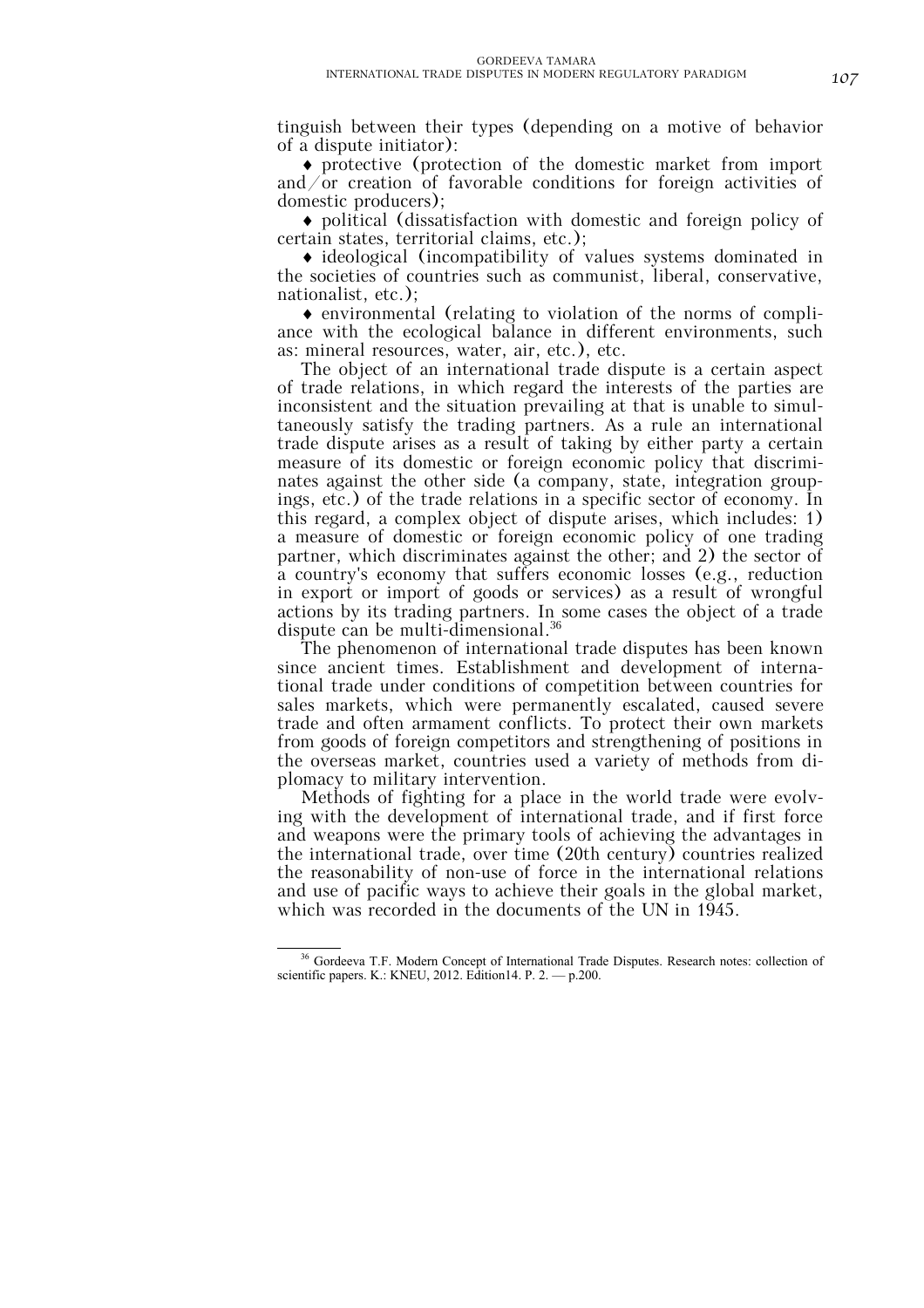At the time of ancient Greece competing city-states used military force or a threat of military forces to support their own trade expansion or restriction of the outside one. The most famous episodes of use of weapons as a tool for promoting the national interests and implementing the commercial ambitions were:

– The Navigation Act of 1651, passed by the English Government, which granted the right only to English ships to export goods from its colonies and resulted in three Anglo-Dutch wars<sup>37</sup>,

– «Boston Tea Party» in 1773, when the English Government abolished the import duty on tea export to its colonies in North America by the English «East India Company», causing start of anti-colonial struggle<sup>38</sup>

– Opium Wars of 19th century in China which were unleashed by Britain, supported by France and the United States. As a result, China was forced to sign the Treaty of Nanjing (1842) due to which five Chinese ports were opened for the British trade, import and export duties profitable for Great Britain were fixed, the island of Syanhan (Hong Kong) was transferred to ownership of the United Kingdom<sup>39</sup>.

The United Kingdom as the world's industrial and trade leader of 19th century supplied the global market with almost a half of the world's industrial production pursued the tough trade policy against its competitors (France, Sweden, Germany, etc.) with targeted trade sanctions, including complete or partial embargo or exemptions from the principles of free trade for certain goods. During this period, countries tried to protect their national markets with using the high import tariffs (at that time an average import tariff was  $35-45\degree\%$ ).<sup>40</sup>

However, countries used not only legal methods for their expansion into foreign markets. In the early 20th century Germany secretly imported into the territory of Persia goods in large quantities which were bearing trademarks of Turkish or Persian firms via Turkey or by sea to oust Britain from the provinces of Persia.

Growth of the economic power of Germany raised concerns of industrially developed countries (Britain, France etc.) which had

<sup>&</sup>lt;sup>37</sup> Harper L. The English navigatios laws. N.Y.,1939.( repr. 1964) [Electronic resource]. TheFreeDictionary — Access mode:

http://encyclopedia2.thefreedictionary.com/1651+Navigation+Act Navigation Act contributed in fact to the development of English maritime trade in the days when the trade and fleet of England were in the original condition and needed protective measures. When England reached high positions in the trade, Act of 1849 was repealed. Adam Smith, although considered the Navigation Act unfavorable for foreign trade, nevertheless called it the wisest governmental act which was of great political significance.

<sup>38</sup> Great Soviet Encyclopedia. (30 volumes). M.: «Soviet Encyclopedia», 1974, V.3. p.592

<sup>39</sup> Great Soviet Encyclopedia. (30 volumes). M.: «Soviet Encyclopedia», 1974, V.17. p.699. 40 Biały Yu. «Trade War». A series of articles in the newspaper «Sut Vremeni» in 2013 p.7. Electronic resource. Access mode: http ://www.eot.su.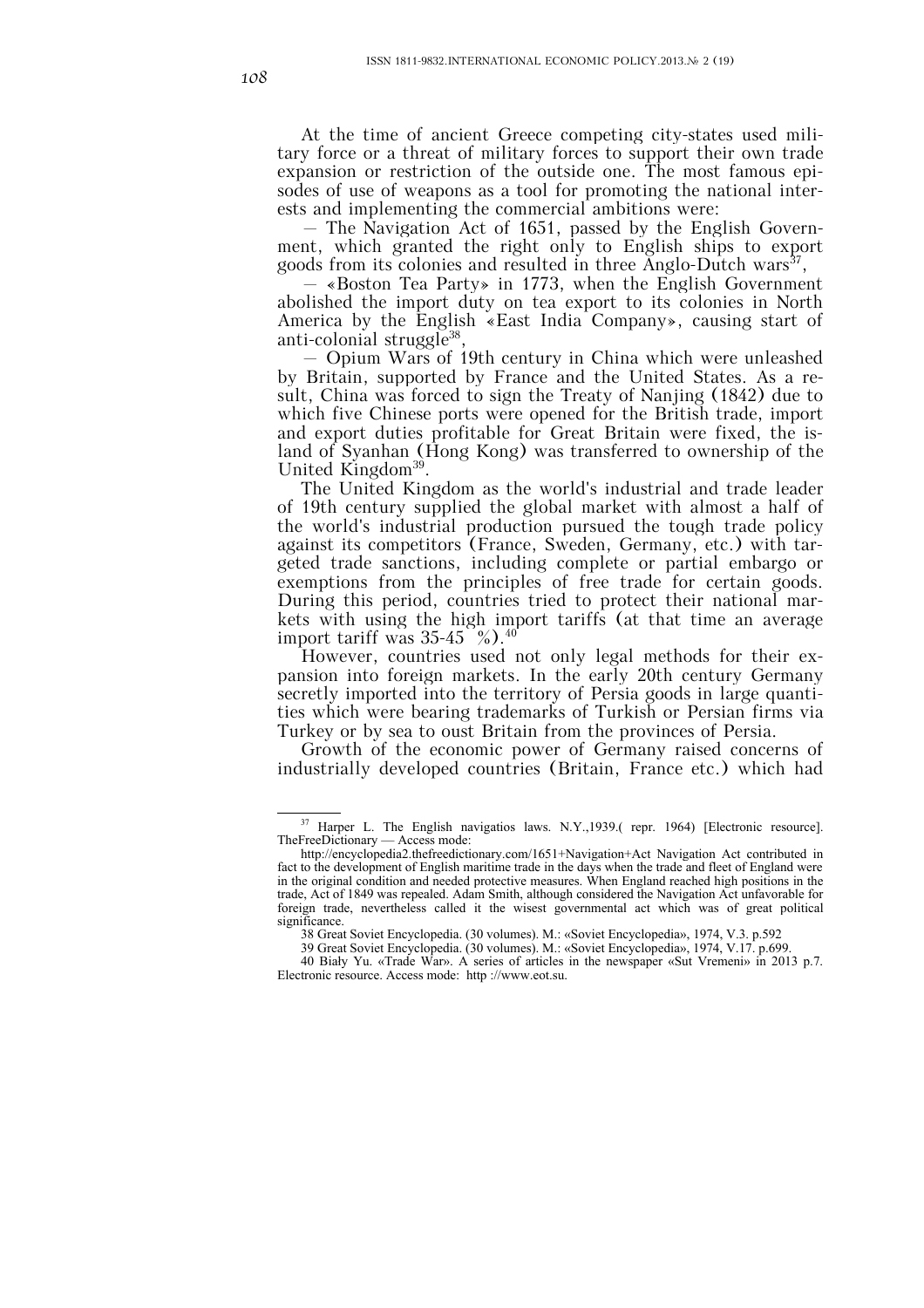tried with all sorts of methods to slow build-up of its commercial expansion. Rivalry often transformed in local armed conflicts.

The First World War not only led to enormous human and economic losses, but also drastically reduced the world trade. Customs tariffs, which were somewhat reduced before the war, again rose sharply after the war.

In the early 30s of 20th century a global crisis started, which led to further degradation of international trade relations. Developed countries that had found themselves in a difficult economic condition tried to improve their situation with the international trade. Thus, if the U.S. customs duties in 1920 were on average 40 % of the customs value of import, in 1930 it was adopted as a law the so-called tariff of Smoot-Hawley, which increased the import tariffs for many products to  $64-65\%$ .<sup>41</sup> Afterwards the total import of goods into the U.S. fell from 4.4 billion dollars in 1929 to 2 billion dollars in 1931. European governments responded with establishing their own trade barriers to the U.S. goods. In addition, the countries which products had met with prohibitive duties did not receive the proceeds in dollars, which, in turn, did not allow them to make purchases in the United States. As a result, the U.S. exports fell from 5.3 billion dollars in 1929 to 2.3 billion dollars in 1931, almost all exports from the European countries were blocked. Thus, the process of trade and payments between Europe and the United States was disrupted. This led to a devastating effect for the banking system of European countries first, and from 1931 for the same of the United States. As a result, the currency and international trade systems were destroyed.<sup>42</sup>

During the World War II, the countries that took part in it suffered heavy economic devastation. The acute problem of postwar reconstruction of national economies was on the agenda. The countries realized that the problem of reconstruction could not be solved without expanding the foreign trade relations.

In 1947, after lengthy negotiations (1944-1947) aimed at establishing a stable multilateral economic order, 23 countries signed the General Agreement on Tariffs and Trade (GATT). While it was not managed to reach a broad agreement with respect to the extent of liberalization in most sectors of international trade, it was recognized that unilateral and discriminatory practices of the period between the two world wars had had negative consequences for all parties. The principles of mutuality and waiver of discrimination proclaimed in GATT were reflected in the concepts of «most favored nation treatment» and «national treatment». One of

 <sup>41</sup> Biały Yu. «Trade War». A series of articles in the newspaper «Sut Vremeni» in 2013 p. 8. [Electronic resource]. — Access mode: http ://www.eot.su. 42 Kizilov V., Sapov G. Inflation and its Consequences / edited by. E.Mihaylovska. — M.: ROO

<sup>«</sup>Center «Panorama», 2006. p. 123-125.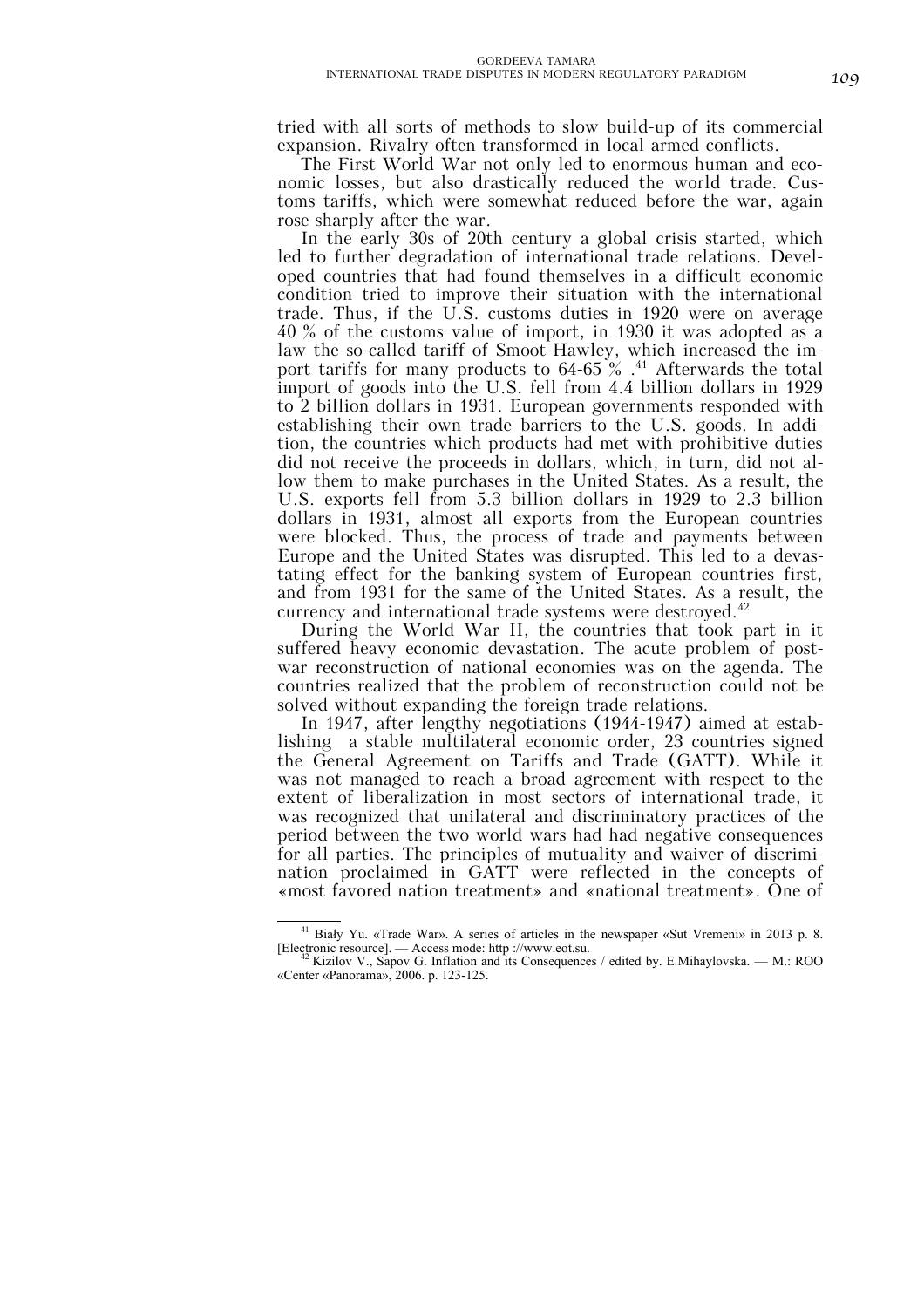the main principles of GATT was a principle of domestic market protection with duties rather than with quantitative or administrative tools. 45 thousand of tariffs covering about 20 % of the world turnover at that time were reduced during the first round of negotiations. The package of documents adopted included both a list of reduced tariffs and the rules for trade between the parties.

In the environment of increasingly liberalized international trade, striving of countries is not to lose their positions in the global market, to use more and more new methods of non-tariff trade regulation. A striking example of the widespread and successful use of such instruments of trade policy may be considered Japan. A range of the instruments was quite diverse: from non-compliance of imported goods with certain standards or the Japanese traditions to endless bureaucratic approvals and difficulties of licensing. But since the 1970s, new methods of non-tariff import restrictions: phytosanitary, environmental, non-compliance of imported goods with consumer safety conditions or labor safety etc. have begun to appear.

In the early rounds of multilateral negotiations the issues of tariffs reduction were discussed, later the negotiations covered other areas, including antidumping and non-tariff methods. During the last (Uruguay) round (1986-1994) GATT established WTO which significantly expanded the scope of GATT with covering by its rules the trade in services and trade-related aspects of intellectual property. Thus, the GATT system was adapted to the new conditions of modern international trade.

However, the establishment of the WTO did not terminate the emergence of trade disputes between countries. Increased liberalization of the international trade by reducing the tariffs, on the one hand, supported the globalization processes in the global economy and, on the other hand, exacerbated the competition for sales markets between countries. Developing countries suffer most from liberalization, and although some exceptions in the trade with developed countries are provided for by the WTO rules, nonetheless they are trying to apply various non-tariff methods to protect their markets and to increase exports, which would allow them to circumvent the WTO rules. But not only developing countries provoke international trade disputes. The leading developed countries being actually the initiators of trade liberalization at the same time try in different ways which are not always permitted under the WTO rules to increase the competitiveness of their producers in the global market and to reduce the competitiveness of their opponents. It is these methods that form the foundation for the emergence of trade disputes. More veiled new methods are added to already «conventional» non-tariff methods such as the methods of trade policies (measures to protect the domestic market from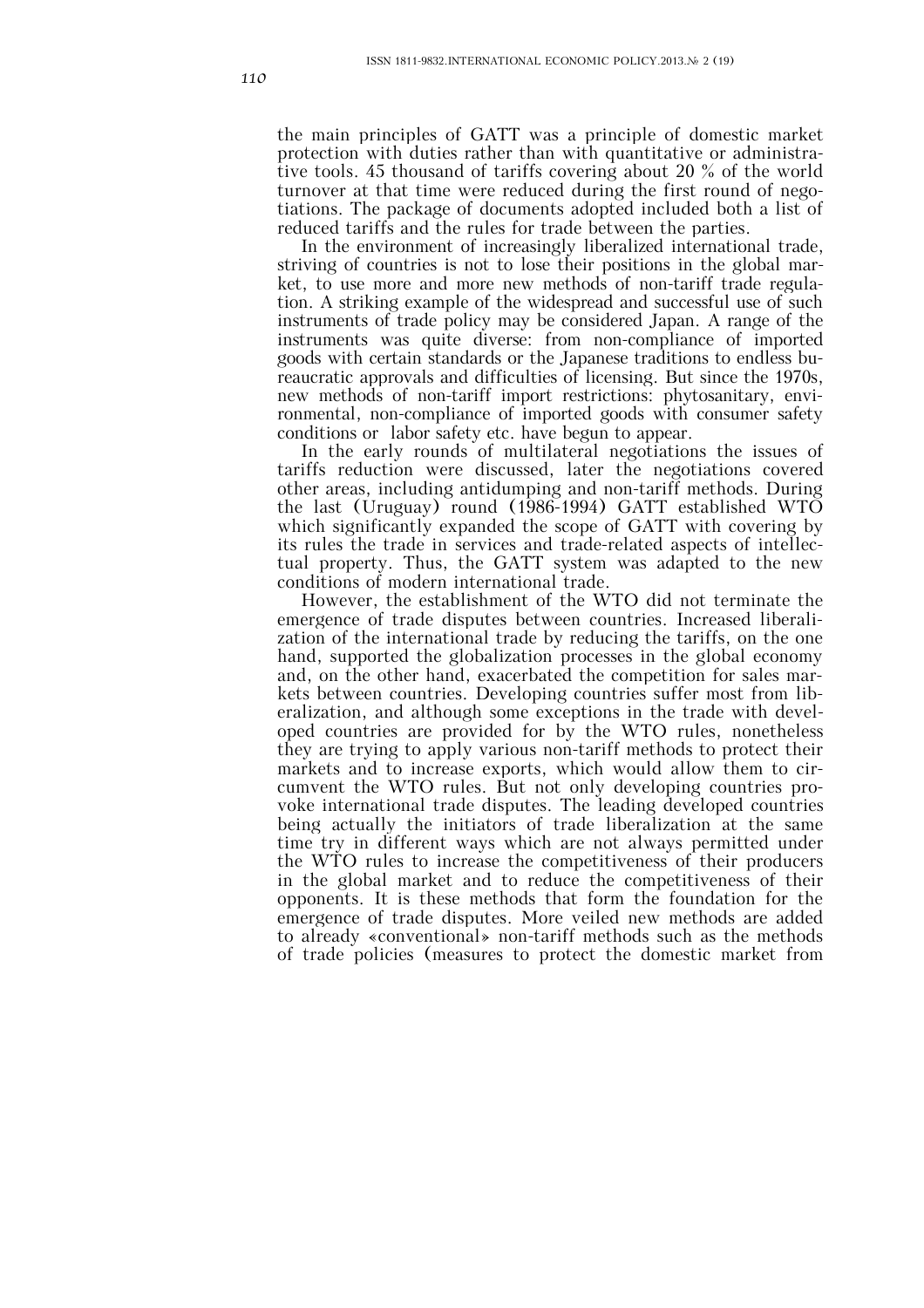import and to promote export), methods that are not directly relating to trade policies (such as technical standards), methods associated with providing the food safety and environmental protection, various bureaucratic procedures, in particular:

• protection of biodiversity (living organisms in all their forms: from genes to the biosphere); $^{43}$ 

• organization of combating imports and increasing the exports through the public sector, which support is not prohibited by the WTO rules;

• export debt financing on favorable terms;

• undervaluation of national currency rate compared to its purchasing power parity, etc.;<sup>44</sup>

It is the undervaluation of national currency rate that is currently one of the main tools to ensure a strong position in the global market for goods from some countries. For example, China has pursued the policy of undervalued yuan for many years. U.S., EU and Japan accuse it for this. The Americans claim that the yuan rate is undervalued by 15-30 %, while experts from China's economy believe that the yuan rate is actually undervalued twice.<sup>45</sup>

Evolution of the objects of international trade disputes is seen across industries. While in ancient times disputes broke out mainly because of a collision of interests of producers in the markets of raw materials, with development of the economies of countries a range of industries grew wider and wider from the ferrous metal industry to the production of textiles and foodstuff. High technology markets did not also remain without conflicts. Thus, in 2008 the United States first and then joined by Japan filed a complaint with the WTO for the EU tariffs, which it imposed on certain types of imported high-tech products. The U.S. claimed that those tariffs (they were 14 %) were in contradiction with the terms of an agreement on information technology and actually created a barrier to scientific progress. EU, on its part, did not admit its fault with referring to the same progress. It believes that in the agreement concluded there is no clarity about the typology of technical devices falling under its action, and advocates making adjustments to this agreement.<sup>46</sup>

An analysis of various trade disputes suggests that whatever specific reasons (environment protection, consumer health care,

 <sup>43</sup> Johnson Michael. US-EU trade disputes: their causes, resolution and prevention, European University Institute, The Robert Schuman Centre for Advanced Studies,

http://www.iue.it/RSCAS/Research/Transatlantic/Johnson.pdf, 2009.

<sup>&</sup>lt;sup>44</sup> Biały Yu. «Trade War». A series of articles in the newspaper «Cut Vremeni» in 2013 p.16.<br>Electronic resource. Access mode: http://www.eot.su.

Biały Yu. «Trade War». A series of articles in the newspaper «Cut Vremeni» in 2013 p.16. Electronic resource. Access mode: http://www.eot.su.<br><sup>46</sup> The U.S. opened a new front in the trade war with the European Union. 2008. Electronic

resource. Access mode: http://finance.rambler.ru/news/economics/19574101.html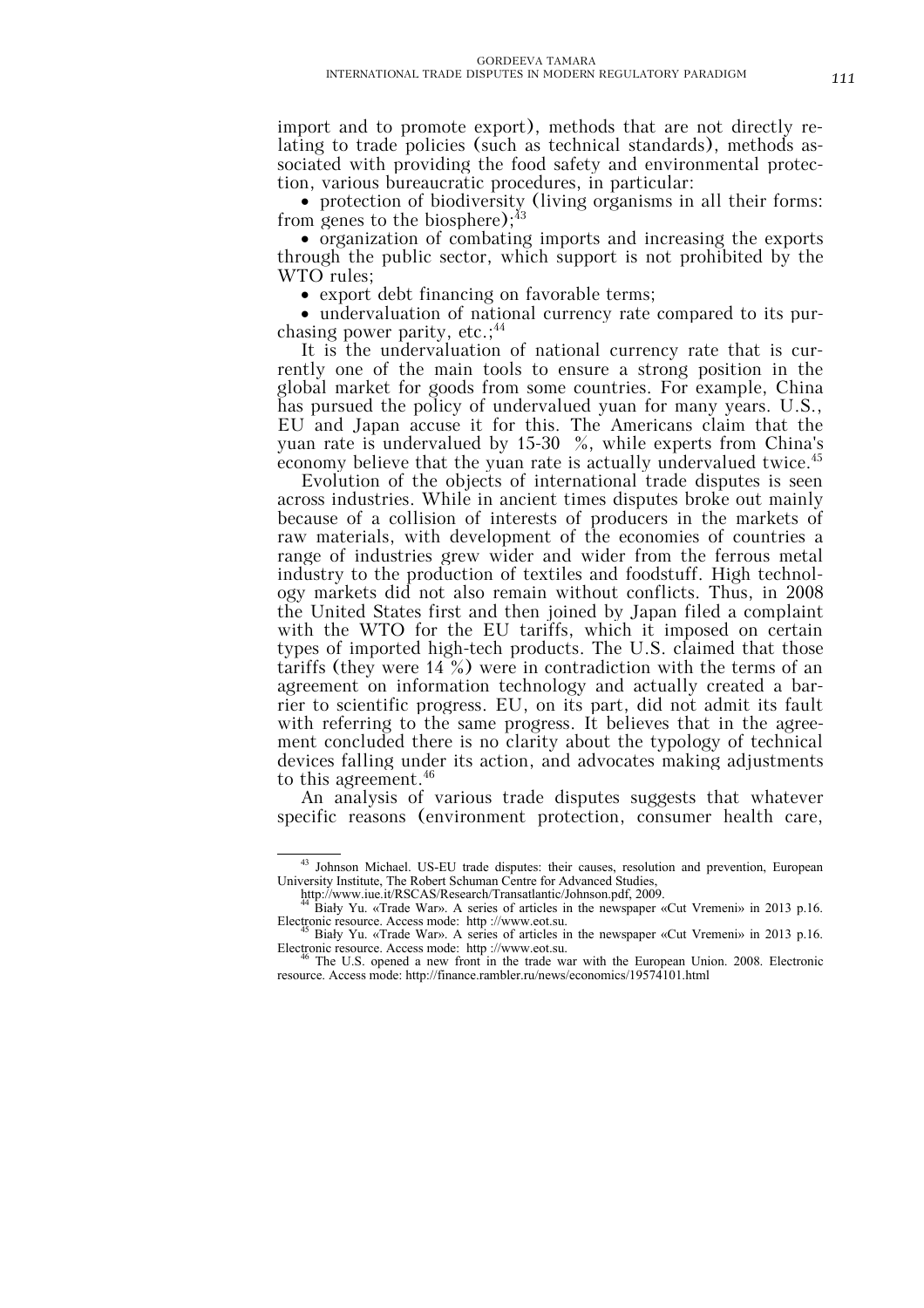complications of customs procedures in the country for a trade partner, etc.) particularly influence a behavior of the parties, in the end they (reasons) reflect their interests, which in the case of disputes appear to be inconsistent or contradictory.

After entering into the agreements of the Uruguay Round of multilateral trade negotiations there remained a number of issues that needed further discussion. The first years of the WTO functioning showed that contradictions between the member states that need immediate resolution survived and continuously grow. The essence of the contradictions was the following: the countries tried to increase its presence in the markets of trading partners, while slowly liberalizing their particular sectors of economy. And such situation was typical both for developed countries and for developing countries. In 2001 the next round of multilateral trade negotiations (Doha Round) was launched to resolve the problems available. But during the negotiations the contradictions between different groups of countries manifested particularly acute. The developed countries were interested in resolving a number of issues on the agenda (investment, competition policy, trade facilitation and transparency in government procurement, security, strengthening of protection of intellectual property rights, liberalization of services markets), and other group of issues (liberalization in agriculture, labor migration, etc.) was important for the developing countries.47 As a result of deep contradictions in the negotiations between the parties in July of 2006, the Doha Round was suspended. The situation so created causes aggravation of contradictions in trade and economic relations between the countries. The outstanding issues in multilateral talks motivate the developed countries to break the agreements concluded within the WTO, which, in their opinion, are imperfect. At the same time the developing countries are objectively unable to perform some agreements concluded and knowingly violate the WTO rules, causing discontent of the trading partners both from among the developed countries and developing countries. Regional and bilateral agreements start playing the increasingly important role in the global trading system.

# **Disputes and nature of their origin at the present stage of global trade system development**

Numerous trade disputes have occurred over the entire history of international trade existence. Just in the period of 1995-2013 the WTO considered 467 disputes between its members. States have different experience of participation in such disputes. Table 2

<sup>&</sup>lt;sup>47</sup> Trofymenko O. Yu. Doha Round: consequences for development of modern trade system. / O.Yu.Trofymenko / / Vestnik of St. Petersburg State University. — Ser. 5. — 2007. Edition. — P.126.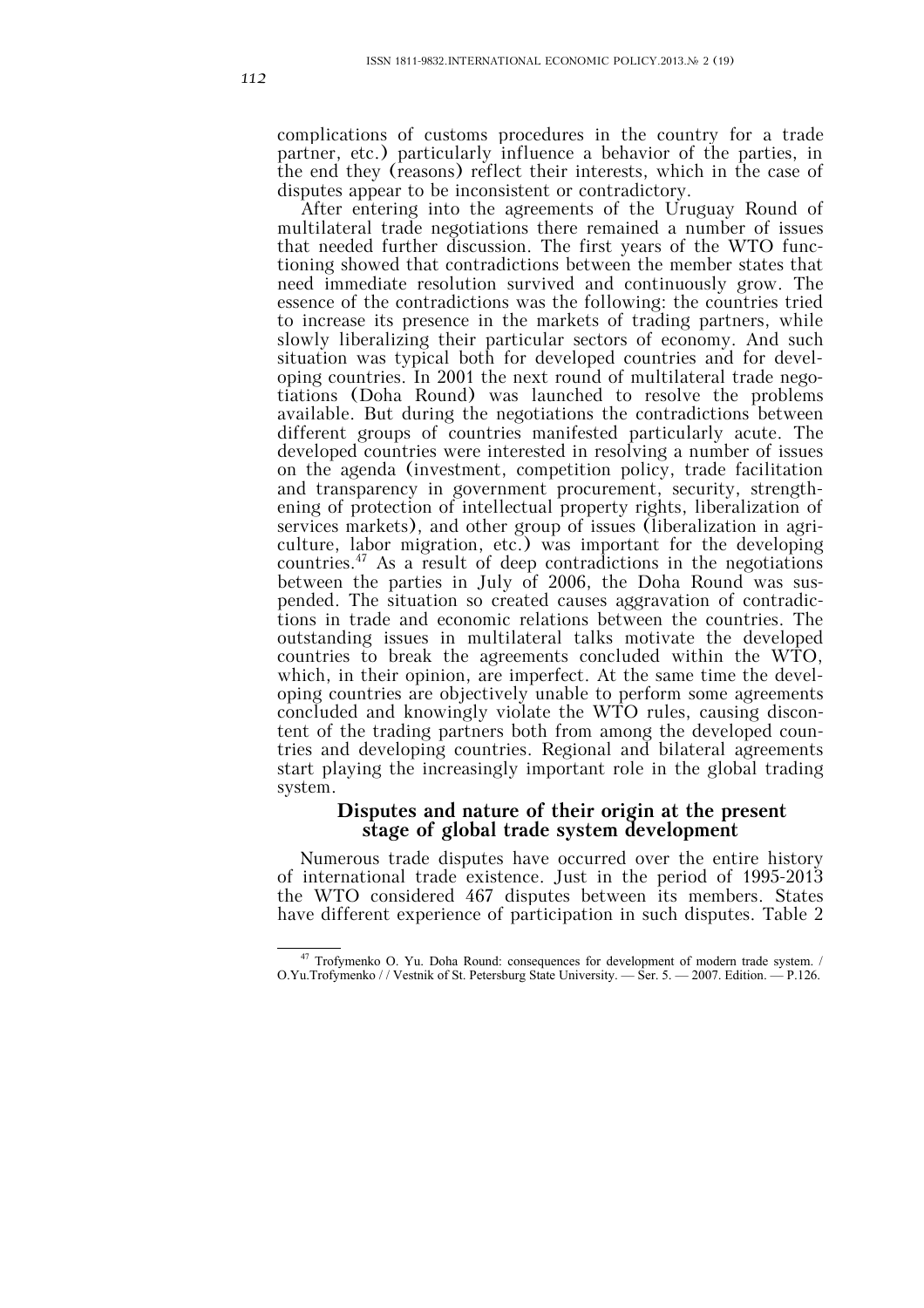presents the quantitative information on participation of the WTO member countries that often were the parties to commercial disputes during 1995-2013.

| No.            | Country-plaintiff    | Number of times | No. | Country-defendant    | Number of times |
|----------------|----------------------|-----------------|-----|----------------------|-----------------|
| 1              | <b>USA</b>           | 106             | 1   | <b>USA</b>           | 120             |
| $\overline{2}$ | EU                   | 89              | 2   | EU                   | 74              |
| 3              | Canada               | 33              | 3   | China                | 31              |
| 4              | <b>Brazil</b>        | 26              | 4   | India                | 22              |
| 5              | Mexico               | 23              | 5   | Argentine            | 22              |
| 6              | India                | 21              | 6   | Canada               | 17              |
| $\overline{7}$ | Argentine            | 19              | 7   | Japan                | 15              |
| 8              | Japan                | 18              | 8   | Republic<br>of Korea | 14              |
| 9              | Republic<br>of Korea | 16              | 9   | Mexico               | 14              |
| 10             | Thailand             | 13              | 10  | <b>Brazil</b>        | 14              |

*Table 2.* **Top-10 member countries of wto, which participated in trade disputes within 1995-2013 both as plaintiffs and defendants\***

\*Prepared by the author on the basis of the WTO data: [Electronic resource]. – Access mode: http://www.wto.org/english/tratop\_e/dispu\_e/dispu\_e.htm

The leader as to a number of trade disputes is the U.S. They have been a party to a dispute over 200 times with being a plaintiff (complainant) in 106 cases and as a defendant in 120 cases. The second position in the ranking of countries-plaintiffs and countries-defendants is held by EU (being a plaintiff 89 times, a defendant, 74). China as a leading country in the global trade often (31 times) became, for the period of membership in the WTO, the subject of complaints from the trade partners, while it initiated only 10 complaints against their trading partners. As shown in Table 3 the most of disputes were between the U.S. and the EU. Those disputes received the definition as transatlantic in the literature.

| Defendant<br>Plaintiff | <b>USA</b> | EU |   | Canada Mexico            | Japan | South<br>Korea | China | India | Brazil | Argentine |
|------------------------|------------|----|---|--------------------------|-------|----------------|-------|-------|--------|-----------|
| <b>USA</b>             | X          | 19 |   | 6                        | 6     | 6              | 15    | 6     |        |           |
| ΕU                     | 32         | X  | 6 | 3                        | 6     | 4              |       |       |        |           |
| Canada                 | 15         | 9  | X | $\overline{\phantom{a}}$ |       | 2              |       |       |        |           |
| Mexico                 | 9          | 3  | _ | X                        |       |                |       |       |        |           |

*Table 3.* **Number of disputes associated with mutual complaints of countries most often referred to wto within 1995—2013\***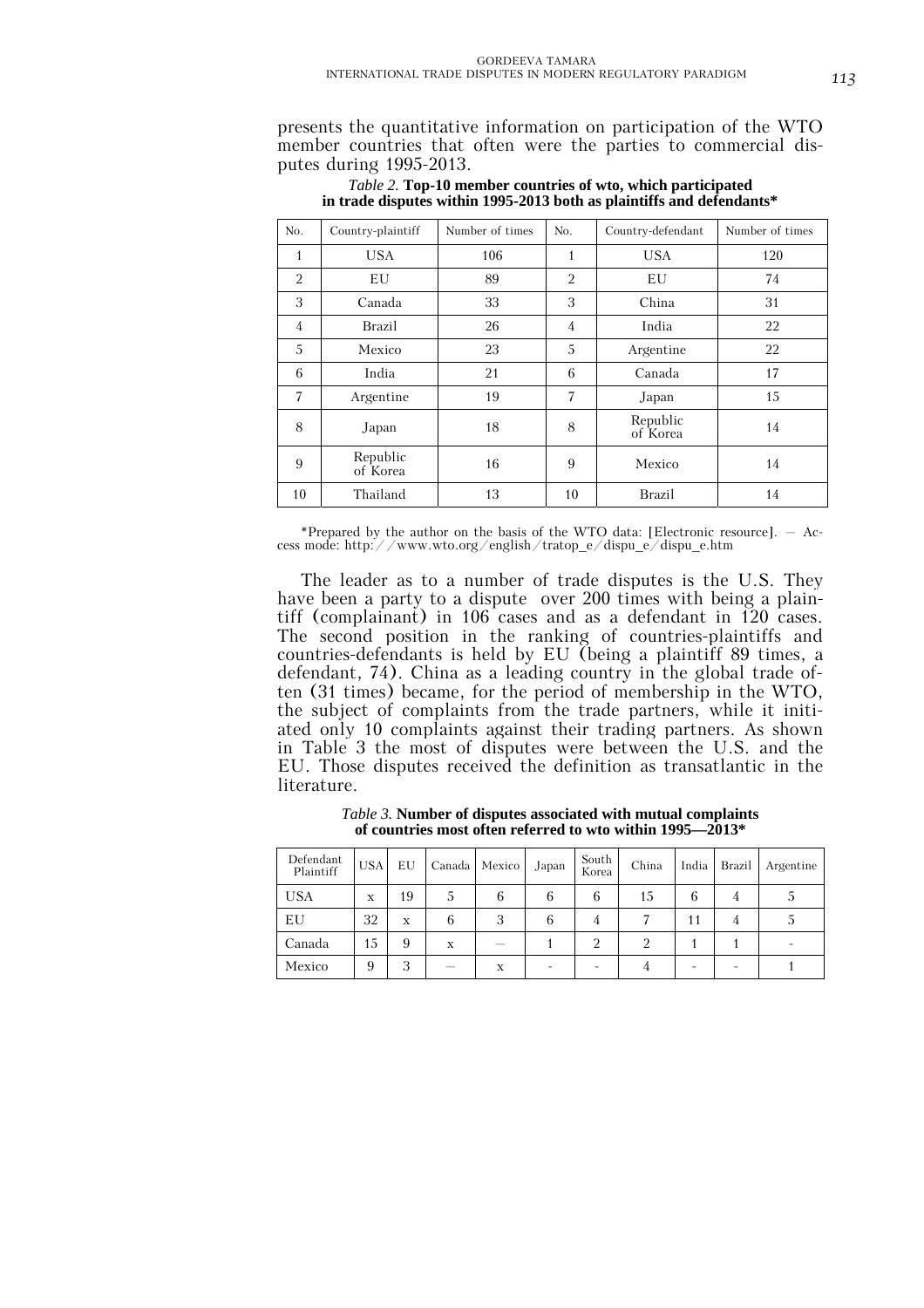| Defendant<br>Plaintiff | <b>USA</b> | EU | Canada         | Mexico | Japan          | South<br>Korea | China | India                    | Brazil | Argentine |
|------------------------|------------|----|----------------|--------|----------------|----------------|-------|--------------------------|--------|-----------|
| Japan                  | 8          |    | $\overline{2}$ |        | X              |                | 2     |                          |        |           |
| Republic<br>of Korea   | 10         | 3  |                |        | $\overline{2}$ | X              |       |                          |        |           |
| China                  | 9          | 3  |                |        |                |                | X     | $\overline{\phantom{a}}$ |        |           |
| India                  | 8          | 7  |                |        |                |                |       | $\mathbf x$              |        |           |
| Brazil                 | 10         | 7  | 3              |        |                |                |       |                          | Х      |           |
| Argentine              | 5          | 5  |                |        |                |                |       | $\overline{\phantom{a}}$ |        | X         |

\*Prepared by the author on the basis of the WTO data [Electronic resource]. – Access mode: http://www.wto.org/english/tratop\_e/dispu\_e/dispu\_e.htm

The volume of bilateral trade in goods only between the EU and USA in 2012 reached a level of over 646 billion dollars. The countries are the largest trade partners in the world. The largest volumes of trade between the countries are characteristic of mechanic engineering and high technologies, pharmaceuticals and automobiles, as well as optical, photographic and medical devices. The EU-USA trade focuses on the labor and capital intensive sectors characterized by economies of scale and intra-industry trade. In the past, agricultural products were often the subject of trade disputes. Most disputes usually arise in the areas of consumer and food safety, environmental protection and subsidy assistance.<sup>48</sup>

Michael Johnson, while studying the disputes between the EU and the U.S. for the period of GATT existence and then the WTO, identifies their following varieties:<sup>49</sup>

1) direct protectionism (abuse of public procurement procedures developed to protect domestic producers from foreign competition);

2) hidden protectionism (abuse of national standards or discriminatory application of national taxation to reduce the competitiveness of imported goods compared to domestic ones);

3) a disagreement as to a possibility of application of agreed rules and definitions in particular cases;

4) attempts of one country to impose upon the other its own national standards abroad with using one of the ways: either by extraterritorial imposition of technical standards on foreign products or by extraterritorial application of national regulations;

<sup>&</sup>lt;sup>48</sup> Škoba Laine . Principal EU-US trade disputes. European Union, 2013 [Electronic resource]. Access mode: http://www.library.ep.ec – http://libraryeuroparl.wordpress.com (material prepared for the European Parlament)<br><sup>49</sup> Johnson Michael. US-EU trade disputes: their causes, resolution and prevention, European

University Institute, The Robert Schuman Centre for Advanced Studies [Electronic resource]. — Access mode: http://www.iue.it/RSCAS/Research/Transatlantic/Johnson.pdf, 2009.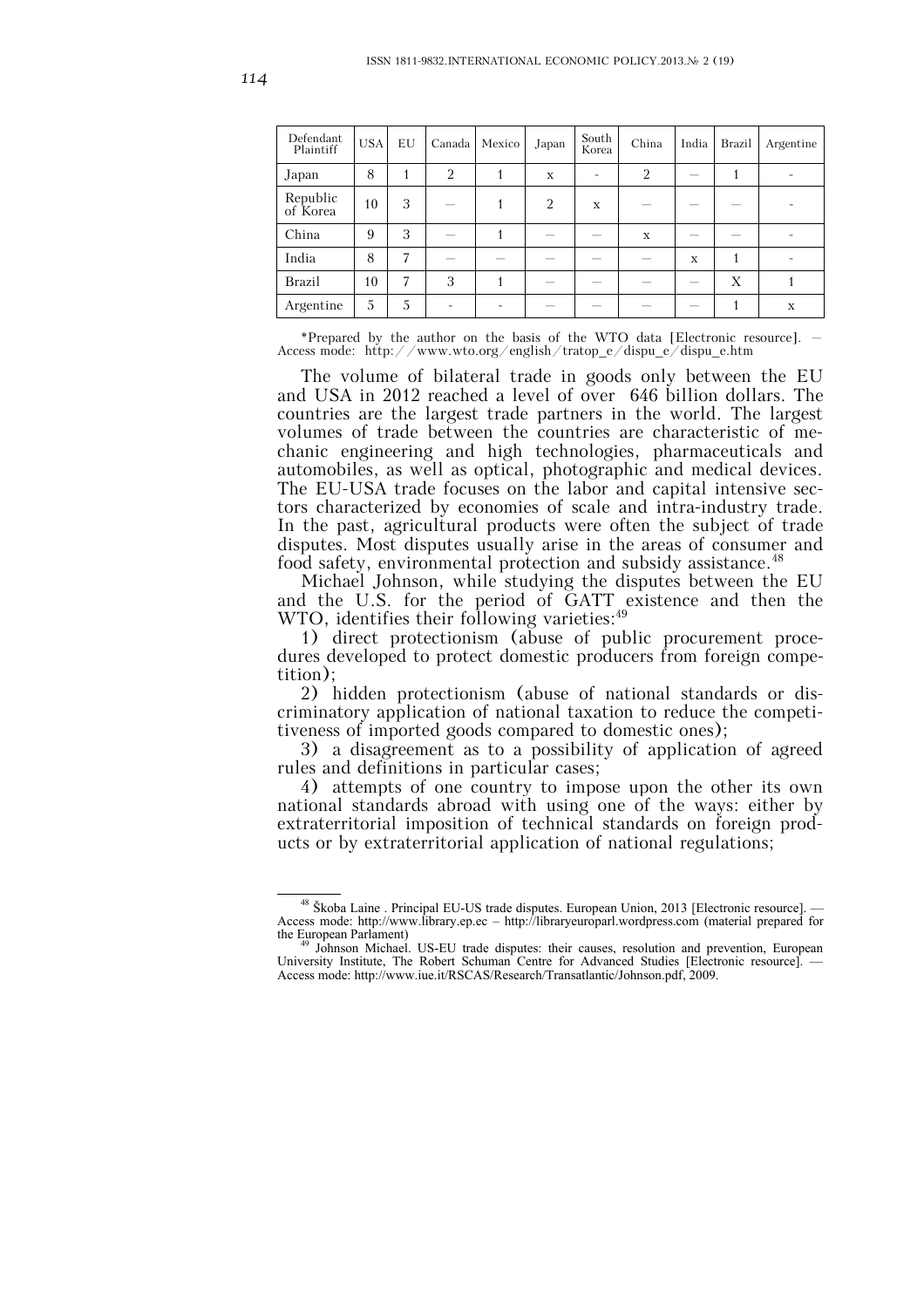5) dissatisfaction of one party with violation of the rule of most favored nation treatment (MFN) by the other party by excessive restrictions on imports compared with a third party (for example, a long-standing dispute between certain countries and the EU because of violation of MFN in bananas trade);

6) dissatisfaction of one party with the fact that the trading partner distorts trade by subsidizing certain types of production (subsidies to the Airbus production in the EU and similar actions of the U.S. government with regard to the production of Boeing);

7) dissatisfaction of one party with the fact that the countrypartner misuses the anti-dumping tools allowed by WTO with the aim of protection;

8) direct conflicts in the international trade between the national regulations and relevant rules of law of a trading partner, that reflect the interest of certain communities.

During the period of GATT existence, 39 disputes between the EU and the U.S. were recorded, which by nature were attributed to the types 1,2,3,6,7. During the existence of WTO, the U.S. litigated with the EU at the Dispute Settlement Body of WTO 19 times, accordingly, the EU complained about USA 32 times. In addition to the above types of disputes that occurred in the days of GATT, after 1995 new trends emerged, namely, a number of discontents related to the trade measures of non-economic origin (public health, non-compliance with environment protection standards, political or economic relations with a third party, etc.). Several disputes between the EU and the U.S. relating to the EU ban for using a growth hormone in beef production, long-term preferences to banana importers from the countries under the EU control and the refusal to provide the same conditions to the sellers from Latin America, subsidies to exporters of industrial and agricultural products in the U.S. and the EU subsidies to the production of Airbus, etc. are just a small list of disputes of different origin nature.

### **Conclusions**

The analysis performed allowed the revealing of new trends inherent in the modern paradigm of international trade disputes, namely:

- recent emergence of any problems in the trade relations between countries in the information space is often termed as a «trade war». The author believes that when applying one or another term to indicate the troubled relations between countries, it is appropriate to follow the generally accepted rules of international law and the criteria allowing the estimation of a degree of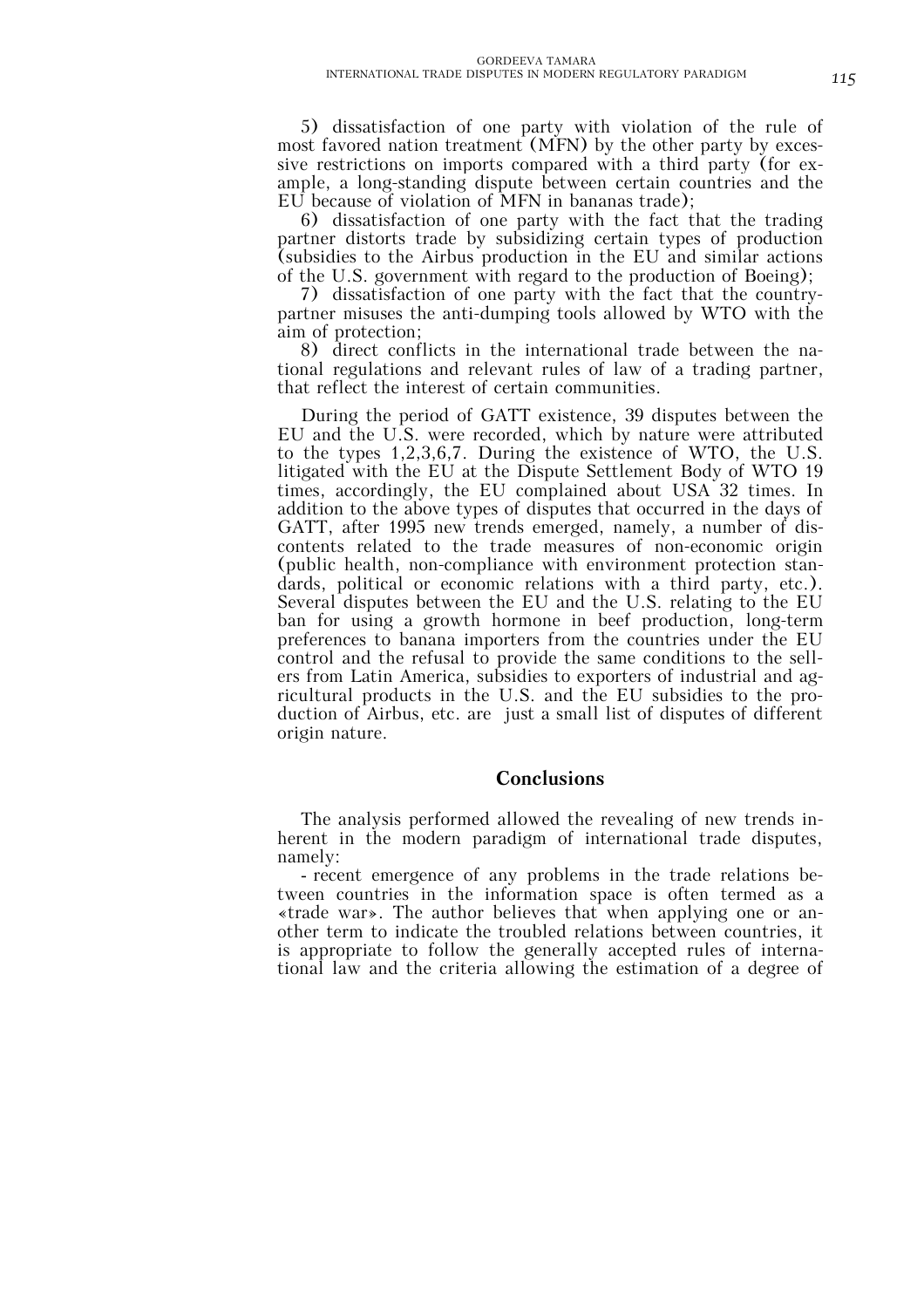tension in relations between the countries, and on this basis to select one of the options: a disputable situation in the international trade, a trade dispute, a trade conflict, a trade war.

- evolution of the objects of international trade disputes occurs in two ways according to their structure. First, the tools of trade policies of countries, the use of which causes contradictions between trading partners are extended to both imports and exports. Before entering into the GATT agreement, tariff or quantitative tools of import restriction were mainly used, sometimes antidumping investigations were launched. Trade liberalization initiated by GATT through reducing tariffs in the mutual trade between countries caused widespread search for, and use of a variety of (often hidden) methods of non-tariff regulation of international trade. They are actively used to improve the competitiveness of own products and to restrict the access to the domestic market of products of foreign competitors both by developing countries which really need to protect their markets and by developed countries. Secondly, more and more sectors of the economies of countries become the objects of disputes. Currently, an international trade dispute could break out both in the market of some rare raw material and in the markets for agricultural, industrial, hi-tech and other products.

- an analysis of the state of trade and economic relations in terms of disputes showed that international trade disputes remain the sustainable phenomenon of today. The most active participants in international trade disputes are the U.S. and the EU which use various instruments of trade policies and create conflicting situations in the markets of a wide range of products, while competing with each other and other countries both developed and developing. They, being the initiators of liberalization and equal rights in the trade and economic relations, in fact, pursue the policy of hid-den protectionism by all means available with them;

- impossibility to reach an agreement during rounds of multilateral trade negotiations creates the prerequisites in the global trade system for exacerbation of disputes between countries and shifting their interests to bilateral and regional agreements.

# **References**

1. *Antsupov A.Ya, Shypylov A.I.,* Conflict Management Studies: Textbook for Universities. – Moscow: YUNYTY.2000. – 551 p.[in Russian]

2. Association of Theory and Modeling of International Relations. International Studies. M., 1991. No.1-2 (5).p. 16. Quotation from: Egorov S.A. Armed Conflicts and International Law. DA MFA of Russia. M., 2003. p. 22.[in Russian]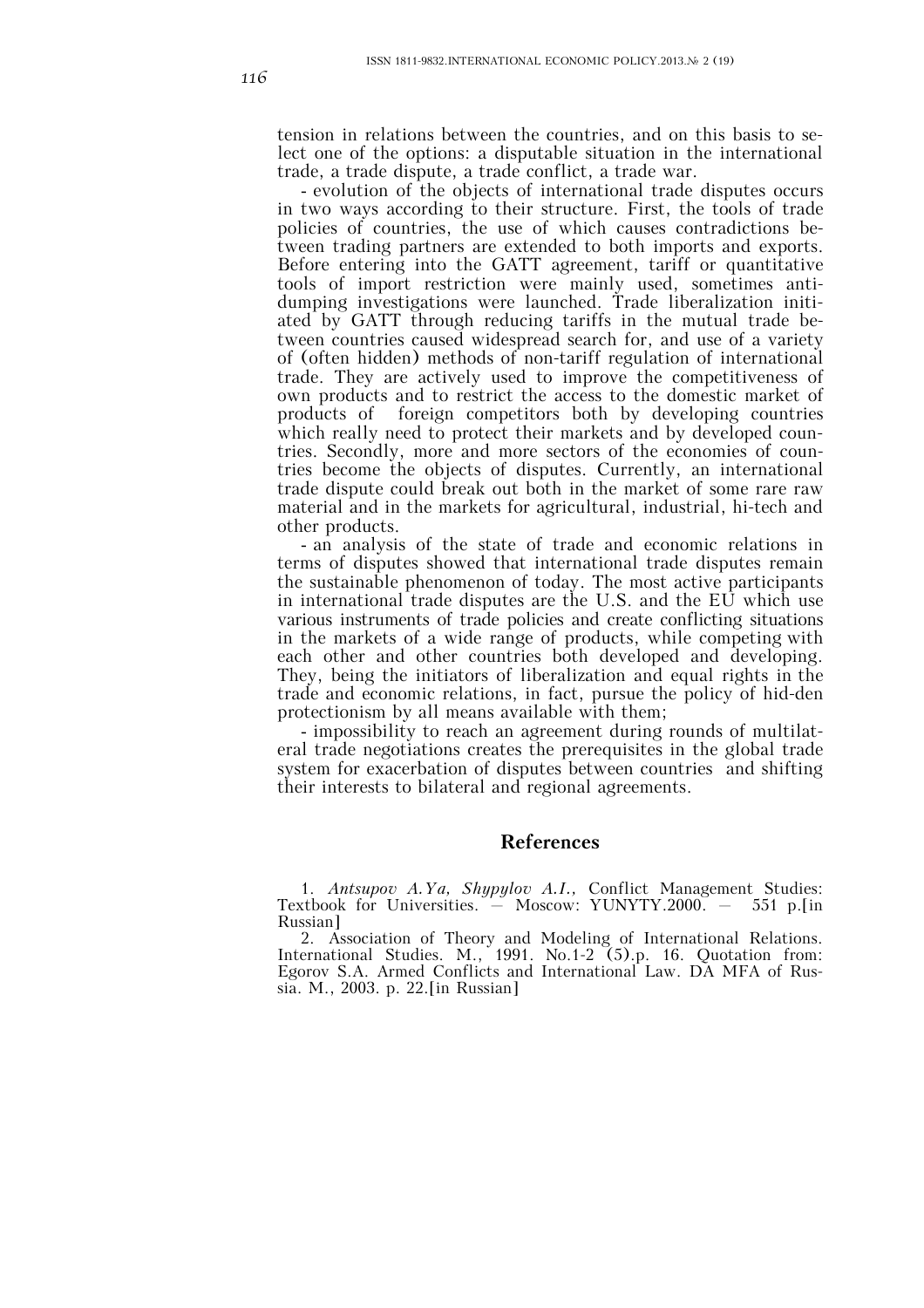3. *Biay Yu.* «Trade War». A series of articles in the newspaper «Cut Vremeni» in 2013. [Electronic resource].  $-$  Access mode: http:// www.eot.su. [in Russian]

4. *Boucher-Solneur F*. Practical Dictionary of Humanitarian Law / translation from French M.: Publishing House «MIK», 2004. p. 81. 552 p. [in Russian]

5. *Chernoudova M.S.* Concept of Conflict in International Law / M.S.Chernoudova. / / Moscow Journal of International Law. 2005. – No. 5.–pp. 77-92 [in Russian]

6. Coming Conflicts: Interstate War sn the New Milleniuv // Harvard International Review (Cambridge) Summer 2001, № 23, р. 42-46 .

7. *Dubrovina O.A.* Correlation between Protectionism and Freetrade in External Trade. Tesis .. ... candidate of economic sciences: 08.00.14  $\,$ O.A. Dubrovina. – Moscow, 2005. – 151 p. [in Russian]

8. *Edward D. Mansfield, Brian M. Pollins.* The Study of Interdependence and Conflict: Recent Advances, Open Questions, and Directions for Future Research // The Journal of Conflict Resolution. 2001. No 45 (6). P. 845

9. *Feldman D.M.* Political Science of Conflict. Textbook. M.: Publishing House «Strategy», 1998. p. 9 (199 p.)). [in Russian]

10. *Gordeeva T.F.* Determinants of Conflict Situations in International Trade. / / Formation of a market economy: Collection of scien-tific papers. K.: KNEU, 2011. edition 25. P. 276-285. Gordeeva T.F. Modern concept of international trade disputes. Research notes: Collection of scientific papers. K.: KNEU, 2012. edition14. P.2.p. 196-202.[in Ukrainian]

11. *Gordeeva T.F.* Modern Concept of International Trade Disputes. Research notes: collection of scientific papers. K.: KNEU, 2012. Edition14. P. 2.  $-$  p.200. [in Ukrainian]

12. Great Soviet Encyclopedia. (30 volumes). M.: «Soviet Encyclopedia», 1974, V.3. p.592, 699 [in Russian]

13. *Indra de Soysa, Nils Petter Gleditsch.* The Liberal Globalist Case // Bjorn Hettne, Bertil Oden (eds.). Global Governance in the 21st Century: Alternative Perspective on World Order. Stockholm: Almqvist & Wiksell, 2002. P. 26-73.

 $14$ . International Law: Textbook / Edited by M.V. Buromensky – K.: Yurinkom Inter, 2006. p.236.[in Ukrainian]

15. *Johnson Michael.* US-EU trade disputes: their causes, resolution and prevention, European University Institute, The Robert Schuman Centre for Advanced Studies [Electronic resource].  $-$  Access mode: Advanced Studies [Electronic resource]. – Access mode: http://www.iue.it/RSCAS/Research/Transatlantic/Johnson.pdf, 2009.

16. *Kapelynsky Y.Yu.* Causes of Occurrence of Conflicts in Processes of Global Trade Development and Formation of Multilateral Mechanisms of their Settlement. Tesis .. ... candidate of economic sciences: 08.00.14  $Y.Yu.Kapelynsky. - Moscow, 2004. - 153 p.$  [in Russian]

17. *Kapitonenko M.G.* International conflicts: textbook for students of higher educational establishment. / M.G.Kapitonenko. – K.: Lybid, 2009. – 352 p. [in Ukrainian]

18. *Kizilov V.*, *Sapov G.* Inflation and its Consequences  $\angle$  edited by. E.Mihaylovska. – M.: ROO «Center «Panorama», 2006. p.123-125. [in Russian]

19. *Kremenyuk V.* Modern International Conflict: Problems of Control. Journal of International Relations Theory and World Policy «International Processes». [Electronic resource]. -Access mode: http:// www.intertrends.ru/one/005.htm [in Russian]